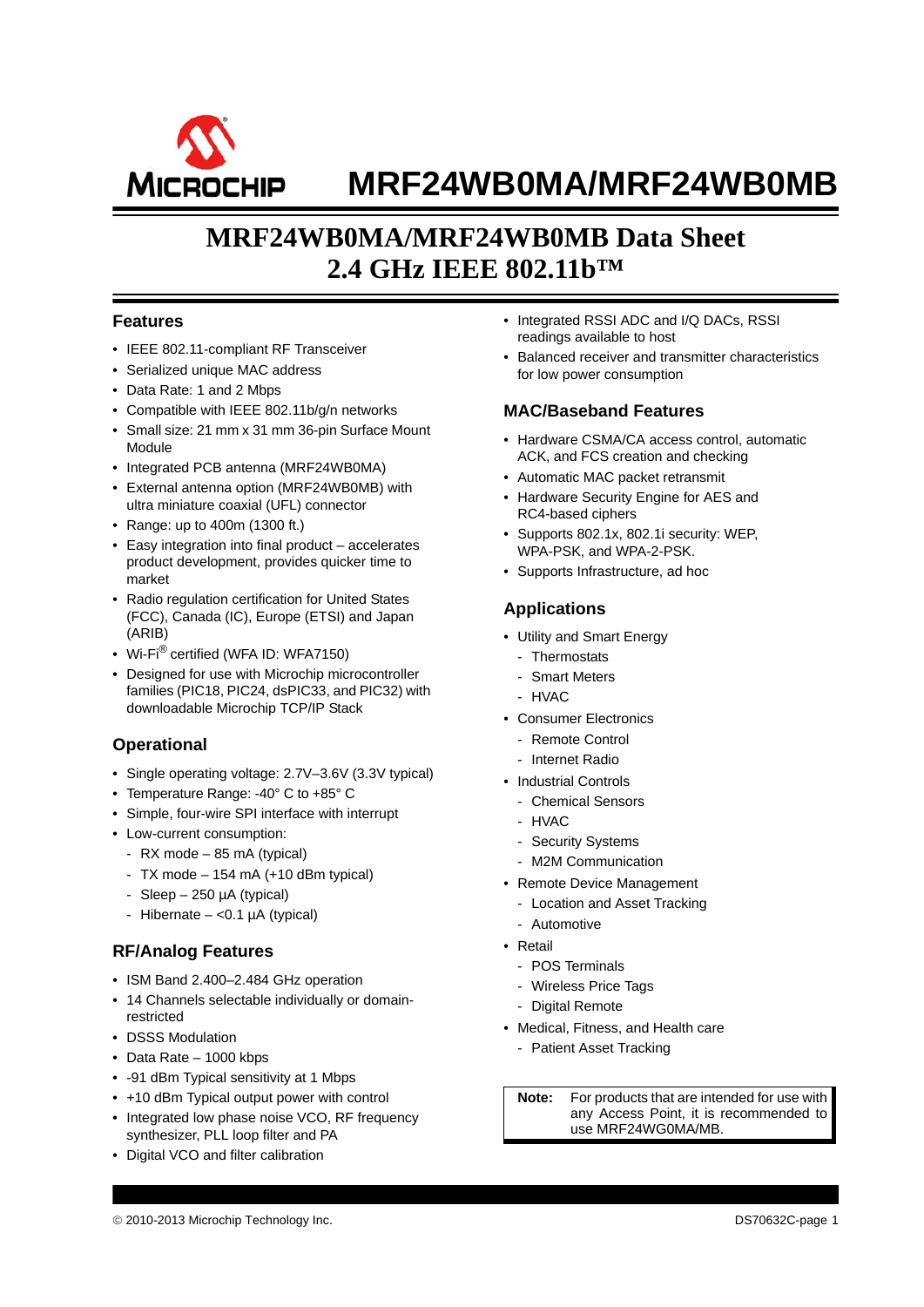### **Pin Diagram**

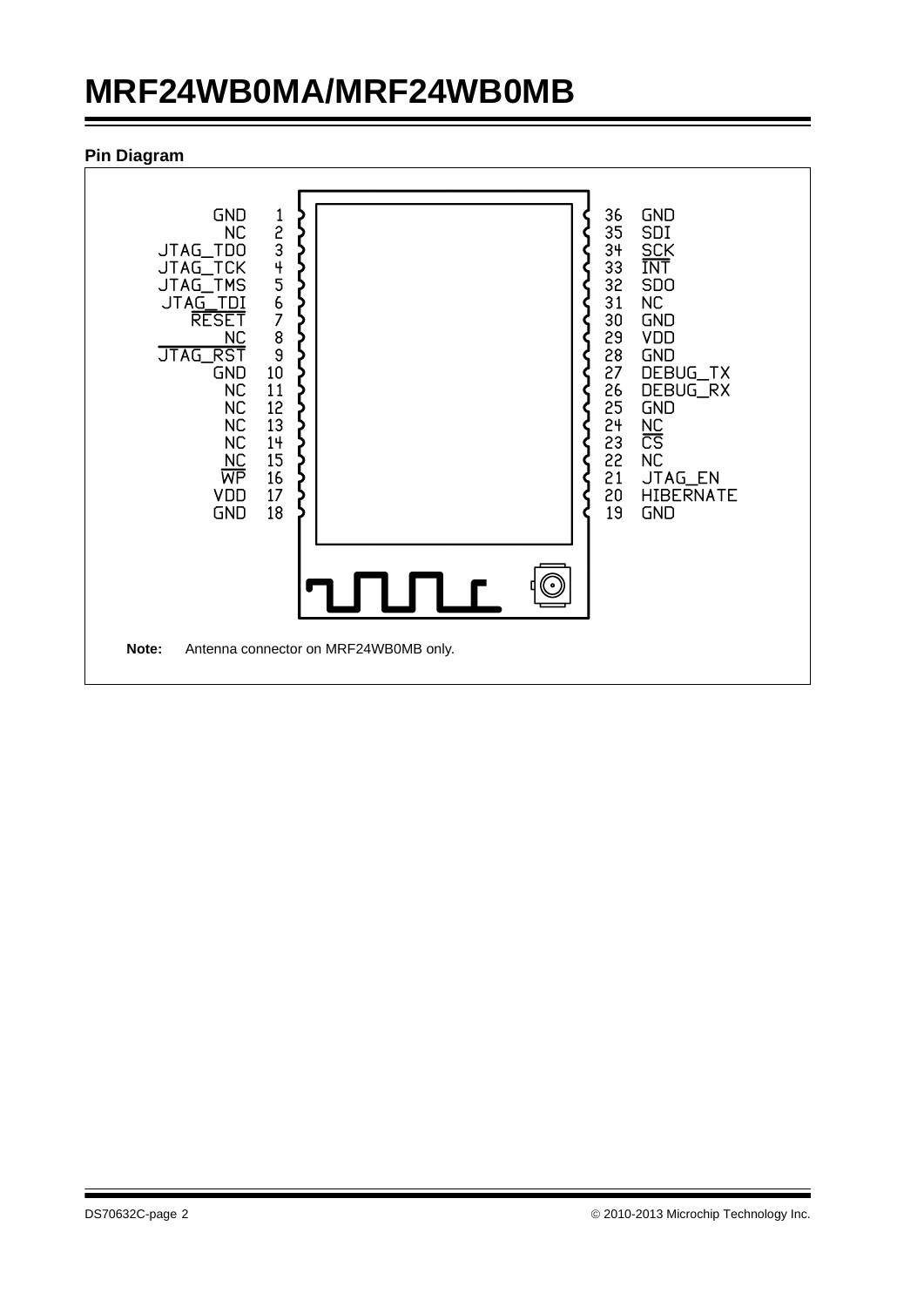### **Table of Contents**

### **TO OUR VALUED CUSTOMERS**

It is our intention to provide our valued customers with the best documentation possible to ensure successful use of your Microchip products. To this end, we will continue to improve our publications to better suit your needs. Our publications will be refined and enhanced as new volumes and updates are introduced.

If you have any questions or comments regarding this publication, please contact the Marketing Communications Department via E-mail at **docerrors@microchip.com** or fax the **Reader Response Form** in the back of this data sheet to (480) 792-4150. We welcome your feedback.

#### **Most Current Data Sheet**

To obtain the most up-to-date version of this data sheet, please register at our Worldwide Web site at:

#### http://www.microchip.com

You can determine the version of a data sheet by examining its literature number found on the bottom outside corner of any page. The last character of the literature number is the version number, (e.g., DS30000A is version A of document DS30000).

#### **Errata**

An errata sheet, describing minor operational differences from the data sheet and recommended workarounds, may exist for current devices. As device/documentation issues become known to us, we will publish an errata sheet. The errata will specify the revision of silicon and revision of document to which it applies.

To determine if an errata sheet exists for a particular device, please check with one of the following:

• Microchip's Worldwide Web site; http://www.microchip.com

• Your local Microchip sales office (see last page)

When contacting a sales office, please specify which device, revision of silicon and data sheet (include literature number) you are using.

#### **Customer Notification System**

Register on our web site at **www.microchip.com** to receive the most current information on all of our products.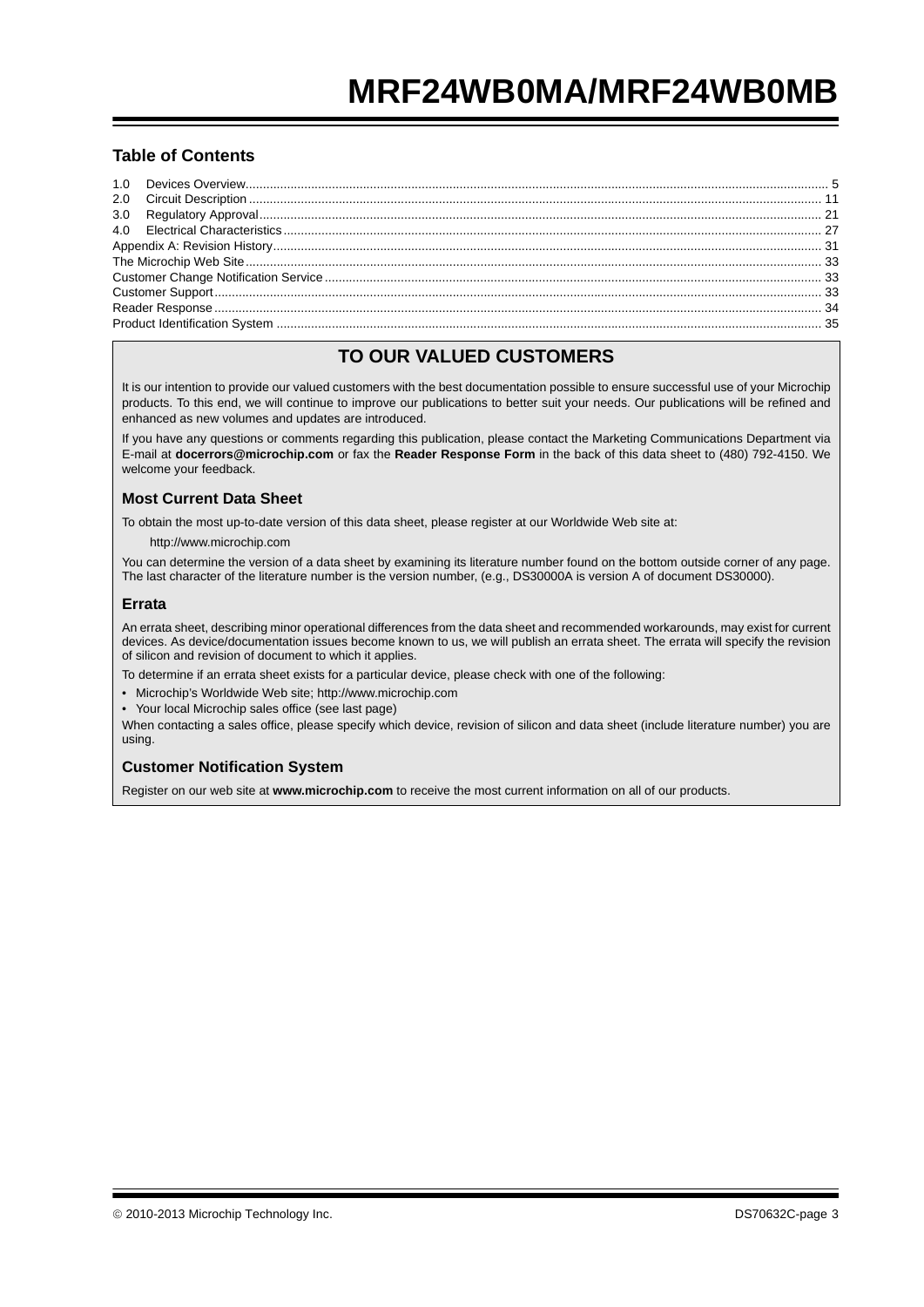**NOTES:**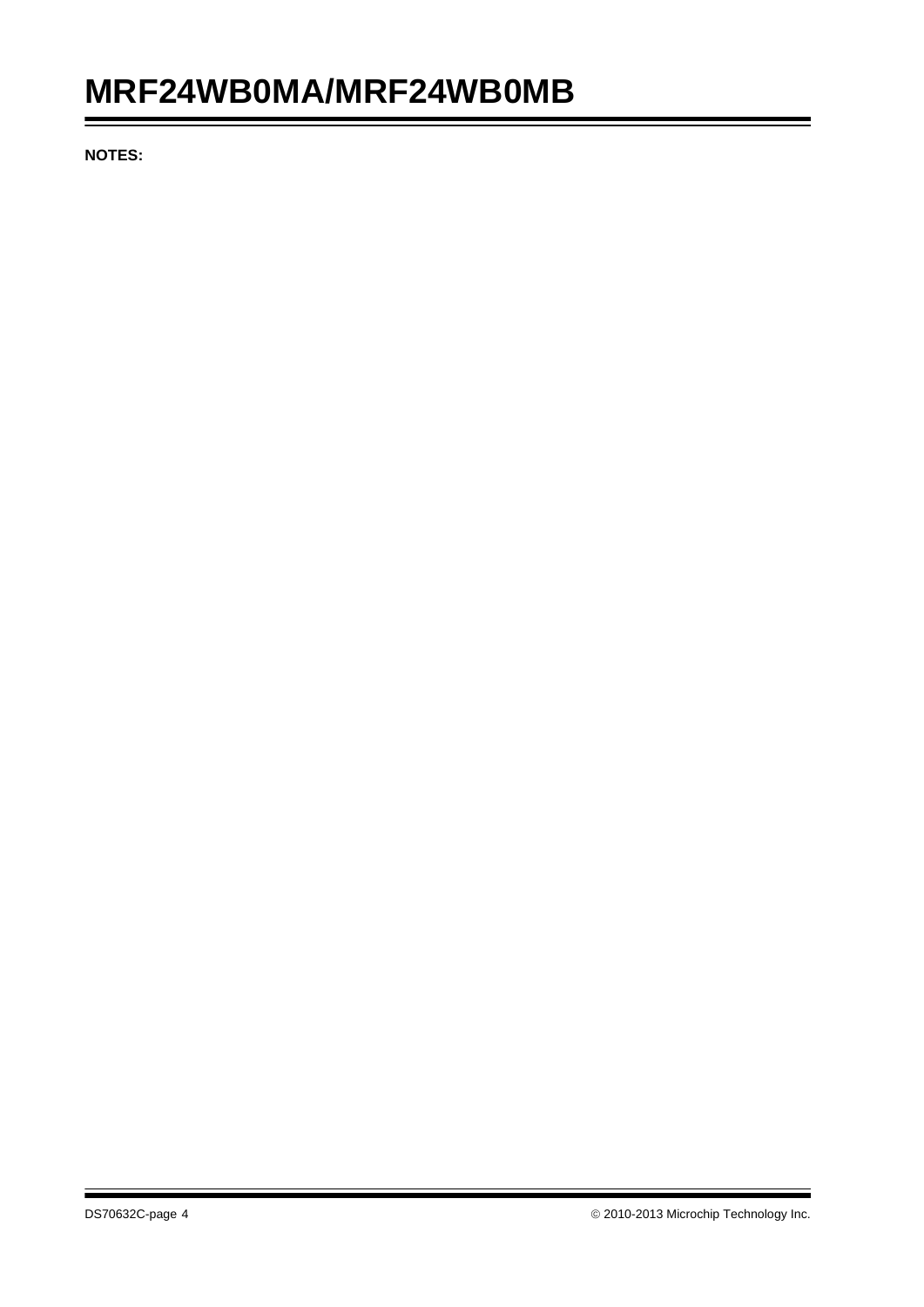# <span id="page-4-0"></span>**1.0 DEVICES OVERVIEW**

The MRF24WB0MA and MRF24WB0MB are low-power, 2.4 GHz, IEEE 802.11-compliant, surface mount modules with all associated RF components such as crystal oscillator, bypass and bias passives with integrated MAC, baseband, RF and power amplifier, and built-in hardware support for AES, and TKIP (WEP, WPA, WPA2 security). The integrated module design frees the designer from RF and antenna design tasks and regulatory compliance testing, ultimately providing quicker time to market. The MRF24WB0MA module is approved for use with the integrated PCB meander antenna.

The MRF24WB0MB has an ultra miniature coaxial connector (U.FL) and is approved for use with a list of pre-certified antennas. See [Section 2.8, External](#page-18-0) [Antenna](#page-18-0), for specific recommendations.

The MRF24WB0MA/MRF24WB0MB modules are designed to be used with Microchip's TCP/IP software stack. The software stack has an integrated driver that implements the API that is used in the modules for command and control, and for management and data packet traffic.

The Microchip TCP/IP software stack is available in the *Microchip Application Libraries* for free download (including example applications and source code) from the Microchip web site, http://www.microchip.com/ wireless.

The combination of the module and a PIC running the TCP/IP stack results in support for IEEE 802.11 and IP services. This allows the immediate implementation of a wireless web server.

The MRF24WB0MA/MRF24WB0MB modules have received regulatory approvals for modular devices in the United States (FCC), Canada (IC), and Europe (ETSI). The modular approval removes the need for expensive RF and antenna design, and allows the end user to place the modules inside a finished product and not require regulatory testing for an intentional radiator (RF transmitter). They also have Radio Type Approval Certification for Japan. See [Section 3.0, Regulatory](#page-20-1) [Approval](#page-20-1), for the specific requirements that should be adhered to by the integrator.

### **1.1 Interface Description**

[Figure 1-1](#page-5-0) represents a MRF24WB0MA/ MRF24WB0MB module. It interfaces to Microchip PIC18, PIC24, dsPIC33, or PIC32 microcontrollers through a four-wire serial slave SPI interface, such as interrupt, hibernate, Reset, power and ground signals. The module runs on a single supply voltage of nominally 3.3V. It also supports optional JTAG and serial debug for testability. The debug port operates at 3.3V and requires a level shifter for operation with RS-232 devices. [Figure 1-2](#page-5-1) shows a simplified connection between a Microchip's PIC MCU and the module. [Table 1-1](#page-6-0) lists the pin descriptions.

Data communications with the MRF24WB0MA/ MRF24WB0MB are through the SPI interface, for more information see [Section 2.0, Circuit Descrip](#page-10-1)[tion.](#page-10-1) Microchip's PIC MCUs communicates with the module through a command API within the Microchip TCP/IP stack. The command API is detailed in the Microchip TCP/IP stack online help that is available in the *Microchip Application Libraries* for free download.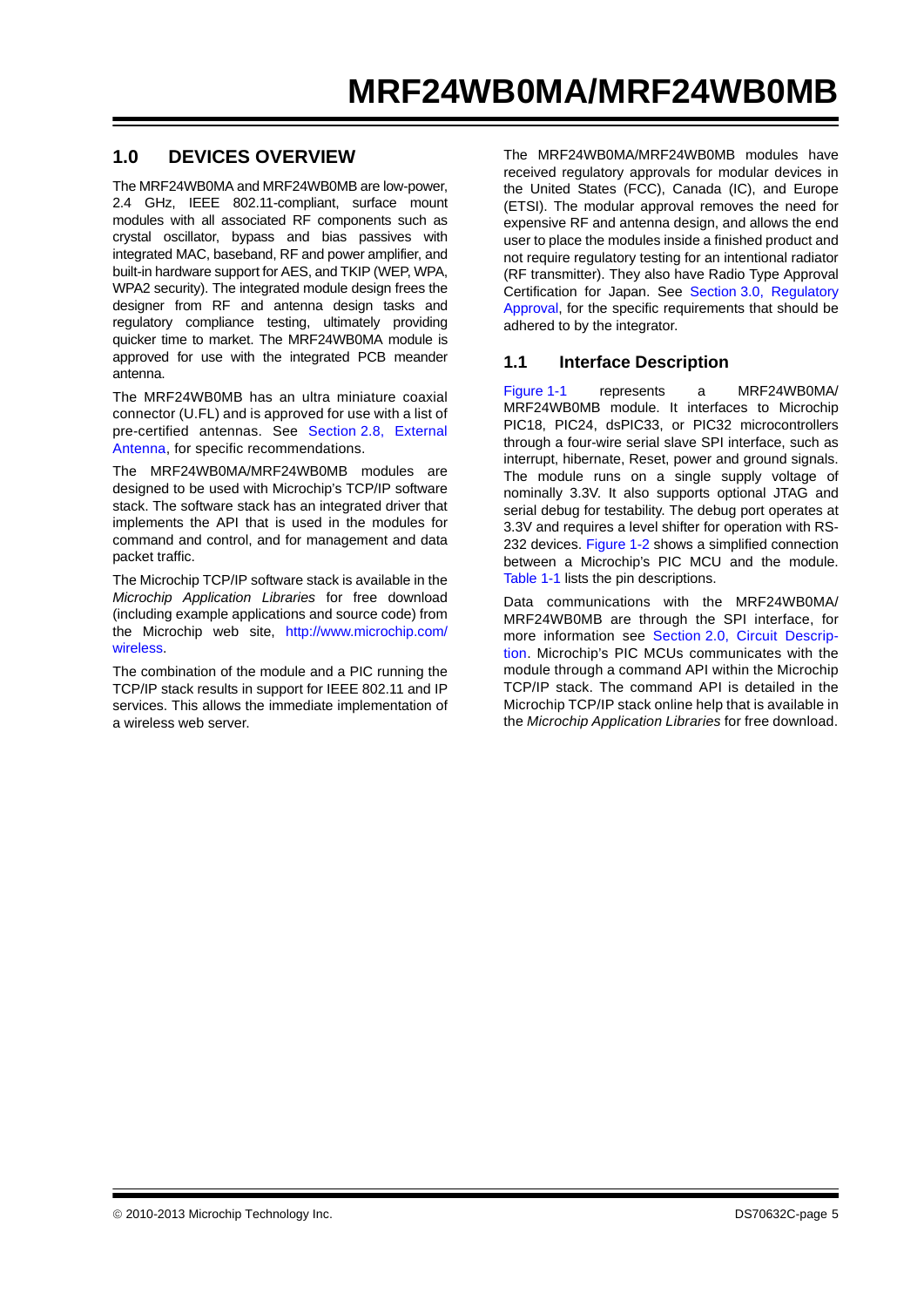#### <span id="page-5-0"></span>**FIGURE 1-1: MRF24WB0MA/MRF24WB0MB BLOCK DIAGRAM**



#### <span id="page-5-1"></span>**FIGURE 1-2: MICROCONTROLLER TO MRF24WB0MA/MRF24WB0MB INTERFACE**

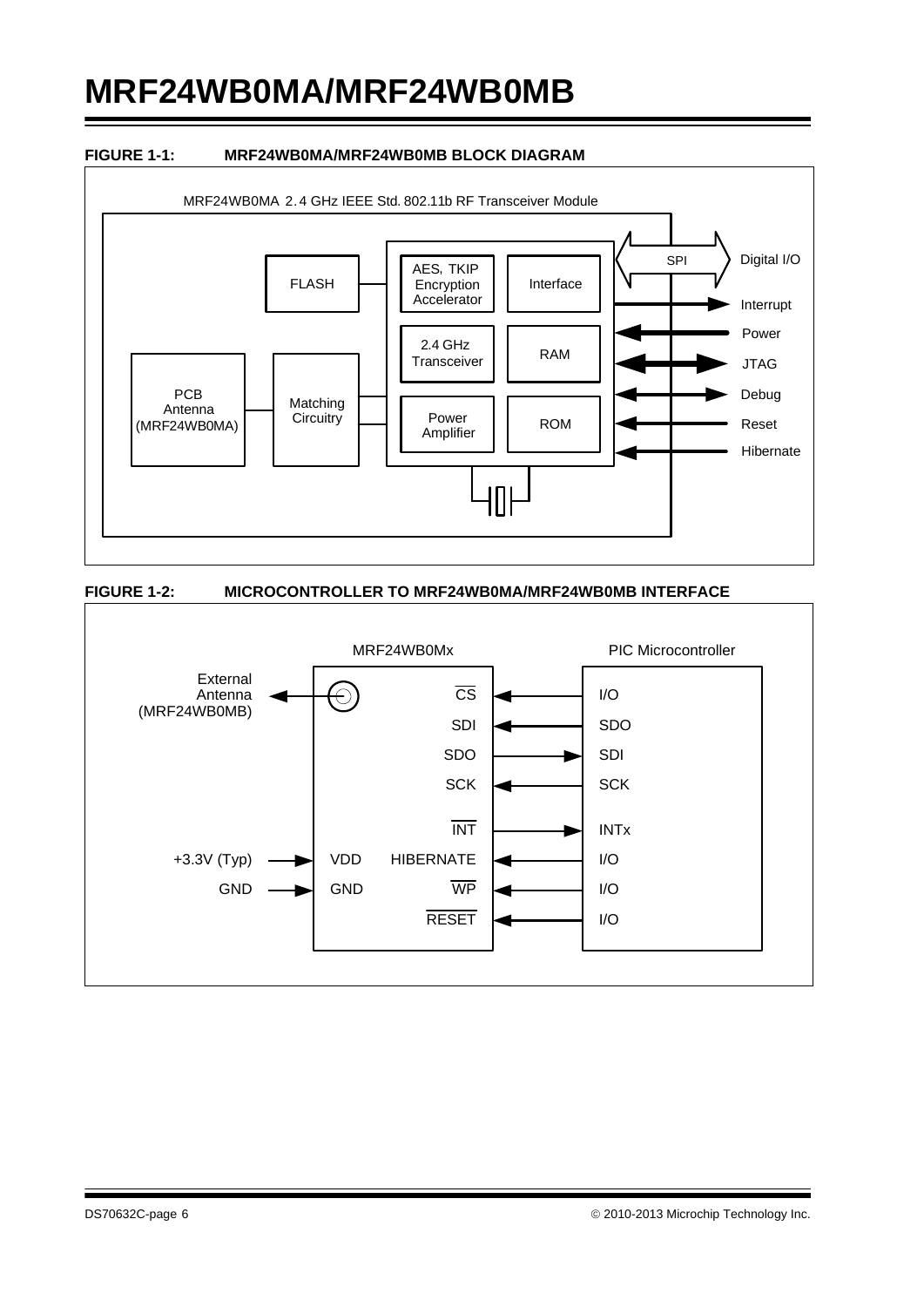| <b>Pin</b>     | Symbol                       | <b>Type</b>                | <b>Description</b>                                                |
|----------------|------------------------------|----------------------------|-------------------------------------------------------------------|
| 1              | <b>GND</b>                   | P                          | Ground                                                            |
| $\overline{2}$ | <b>NC</b>                    | <b>NC</b>                  | Do not connect                                                    |
| 3              | <b>JTAGTDO</b>               | O                          | JTAG test data output                                             |
| 4              | <b>JTAGTCK</b>               | I: Constant <sup>(1)</sup> | JTAG clock input (drive or pull-up only)                          |
| 5              | <b>JTAGTMS</b>               |                            | JTAG mode input                                                   |
| 6              | <b>JTAGTDI</b>               |                            | JTAG test data input                                              |
| $\overline{7}$ | <b>RESET</b>                 | I: Constant <sup>(1)</sup> | Module Reset input                                                |
| 8              | <b>NC</b>                    | <b>NC</b>                  | Do not connect                                                    |
| 9              | <b>JTAGRST</b>               | $\mathsf{I}$               | JTAG Reset input (optional; see Section 2.0, Circuit Description) |
| 10             | <b>GND</b>                   | P                          | Ground                                                            |
| 11             | <b>NC</b>                    | <b>NC</b>                  | Do not connect                                                    |
| 12             | <b>NC</b>                    | <b>NC</b>                  | Do not connect                                                    |
| 13             | <b>NC</b>                    | <b>NC</b>                  | Do not connect                                                    |
| 14             | <b>NC</b>                    | <b>NC</b>                  | Do not connect                                                    |
| 15             | <b>NC</b>                    | <b>NC</b>                  | Do not connect                                                    |
| 16             | $\overline{\text{WP}}^{(2)}$ |                            | Write protect (this pin is used to enable FLASH update)           |
| 17             | V <sub>DD</sub>              | P                          | Power                                                             |
| 18             | <b>GND</b>                   | P                          | Ground                                                            |
| 19             | <b>GND</b>                   | P                          | Ground                                                            |
| 20             | <b>HIBERNATE</b>             |                            | Hibernate mode enable (high input will disable the module)        |
| 21             | <b>JTAGEN</b>                | I                          | JTAG test enable                                                  |
| 22             | <b>NC</b>                    | <b>NC</b>                  | Do not connect                                                    |
| 23             | $\overline{\text{cs}}$       | I: Constant <sup>(1)</sup> | SPI Chip Select input, constant drive or pull-up required         |
| 24             | <b>NC</b>                    | <b>NC</b>                  | Do not connect                                                    |
| 25             | <b>GND</b>                   | P                          | Ground                                                            |
| 26             | <b>DEBUGRX</b>               | $\mathsf{I}$               | Serial debug port input (see Section 2.0, Circuit Description)    |
| 27             | <b>DEBUGTX</b>               | O                          | Serial debug port output (see Section 2.0, Circuit Description)   |
| 28             | <b>GND</b>                   | P                          | Ground                                                            |
| 29             | <b>V<sub>DD</sub></b>        | P                          | Power                                                             |
| 30             | GND                          | Р                          | Ground                                                            |
| 31             | <b>NC</b>                    | NC                         | Do not connect                                                    |
| 32             | SDO                          | $\mathsf O$                | SPI data out                                                      |
| 33             | $\overline{INT}$             | $\mathsf O$                | Interrupt output (open drain - requires a pull-up)                |
| 34             | <b>SCK</b>                   | L                          | SPI clock input                                                   |
| 35             | <b>SDI</b>                   | I                          | SPI data in                                                       |
| 36             | <b>GND</b>                   | P                          | Ground                                                            |

<span id="page-6-1"></span><span id="page-6-0"></span>**TABLE 1-1: Pin Description**

Legend: Pin type abbreviation: P = Power input, I = Input, O = Output, NC = Do Not Connect

**Note 1:** Signals of Type "I: Constant" must either be constantly driven by the host or have a pull-up or pull-down (in case the host is likely to tri-state the signal during power down modes). The constant drive is used to ensure defined operation of the part and to minimize leakage current during low power modes.

**2:** WP is used as write-protect for the internal module SPI Flash. For production use, this pin should be pulled low. This pin can be controlled by the host microcontroller to enable in field Flash updates.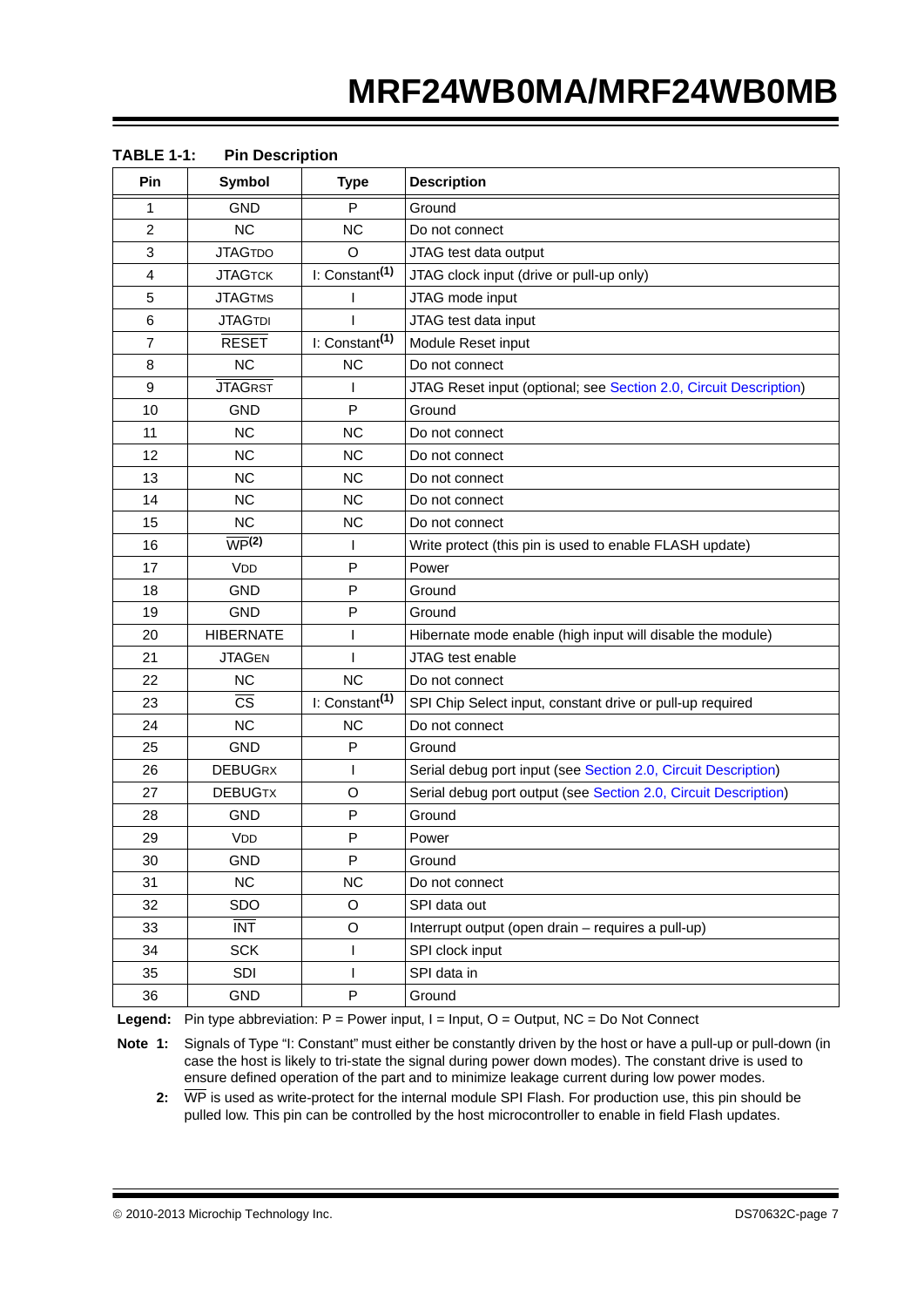### **1.2 Mounting Details**

The MRF24WB0MA/MRF24WB0MB is a surface mountable module. Module dimensions are shown in [Figure 1-3.](#page-7-0) The module Printed Circuit Board (PCB) is 1 mm thick with castellated mounting points on two sides.

<span id="page-7-0"></span>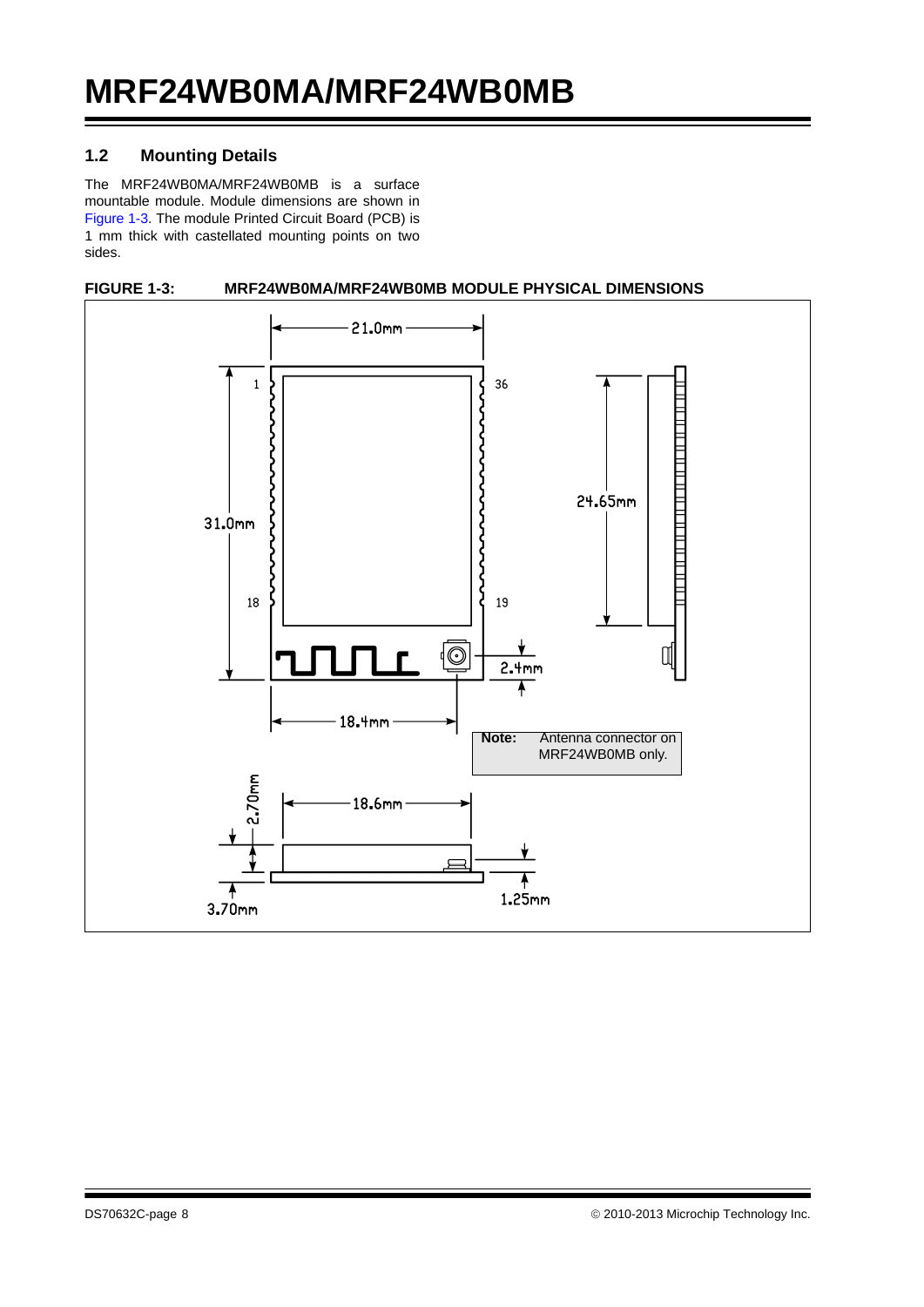The MRF24WB0MA has an integrated PCB antenna. For best performance, mount the module on the PCB without metal obstructions in the keep out area. The antenna is tuned to have FR4 PCB material underneath the module. Do not "cut-out" host PCB material under the antenna. [Figure 1-4](#page-8-0) shows the recommended host PCB footprint for the module.

<span id="page-8-1"></span><span id="page-8-0"></span>

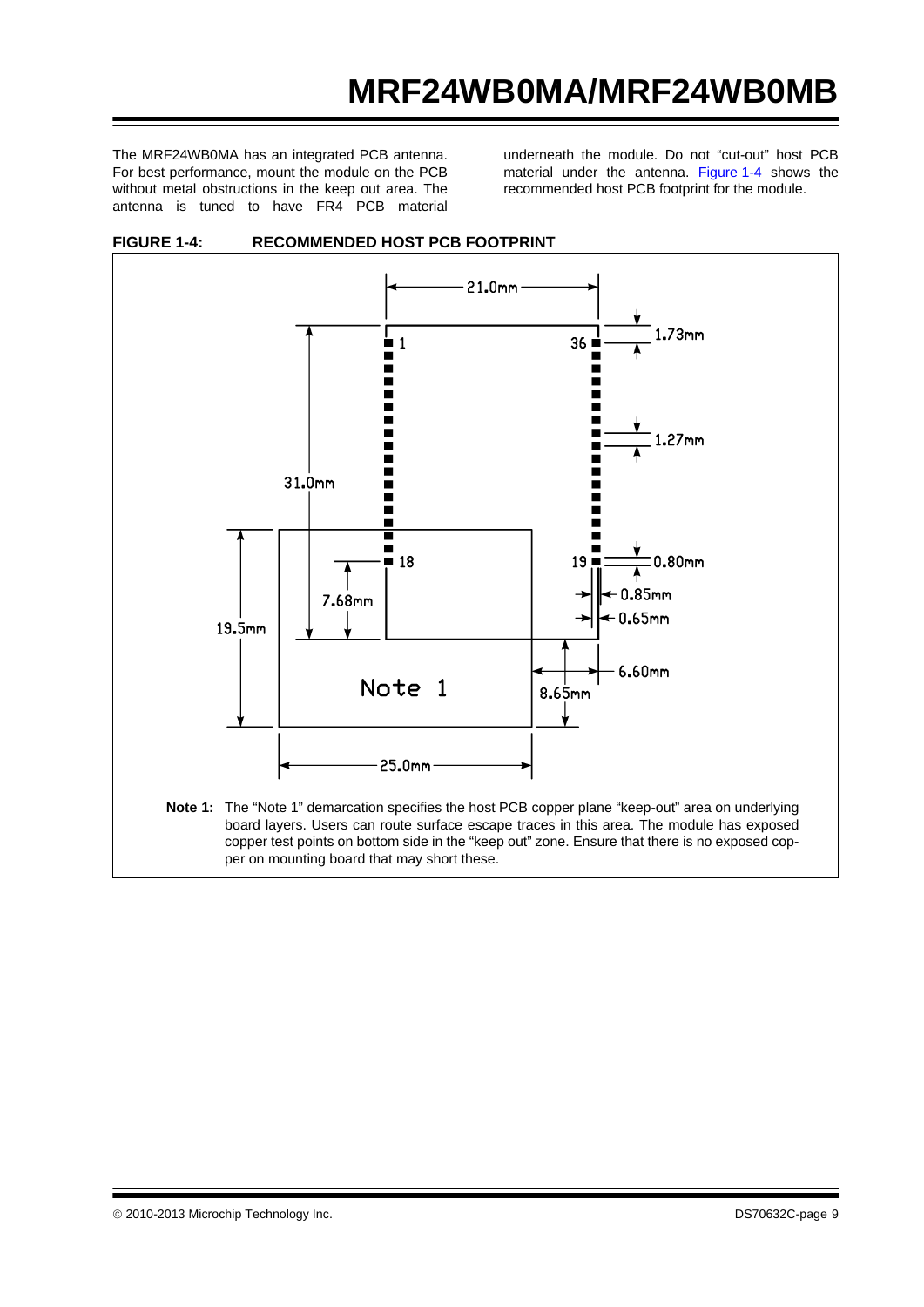[Figure 1-5](#page-9-0) illustrates the module reflow profile that is recommended for mounting the device onto the host PCB.



<span id="page-9-0"></span>

The following table lists the module re-flow profile

**TABLE 1-2: MODULE RE-FLOW PROFILE(1)**

| Zone             |             |             |             |             |             |             |             |      |
|------------------|-------------|-------------|-------------|-------------|-------------|-------------|-------------|------|
| Temperature (°C) | $180^\circ$ | $180^\circ$ | $200^\circ$ | $200^\circ$ | $200^\circ$ | $220^\circ$ | $265^\circ$ | 2700 |

**Note 1:** Conveyor Speed: 90 cm/min.

details.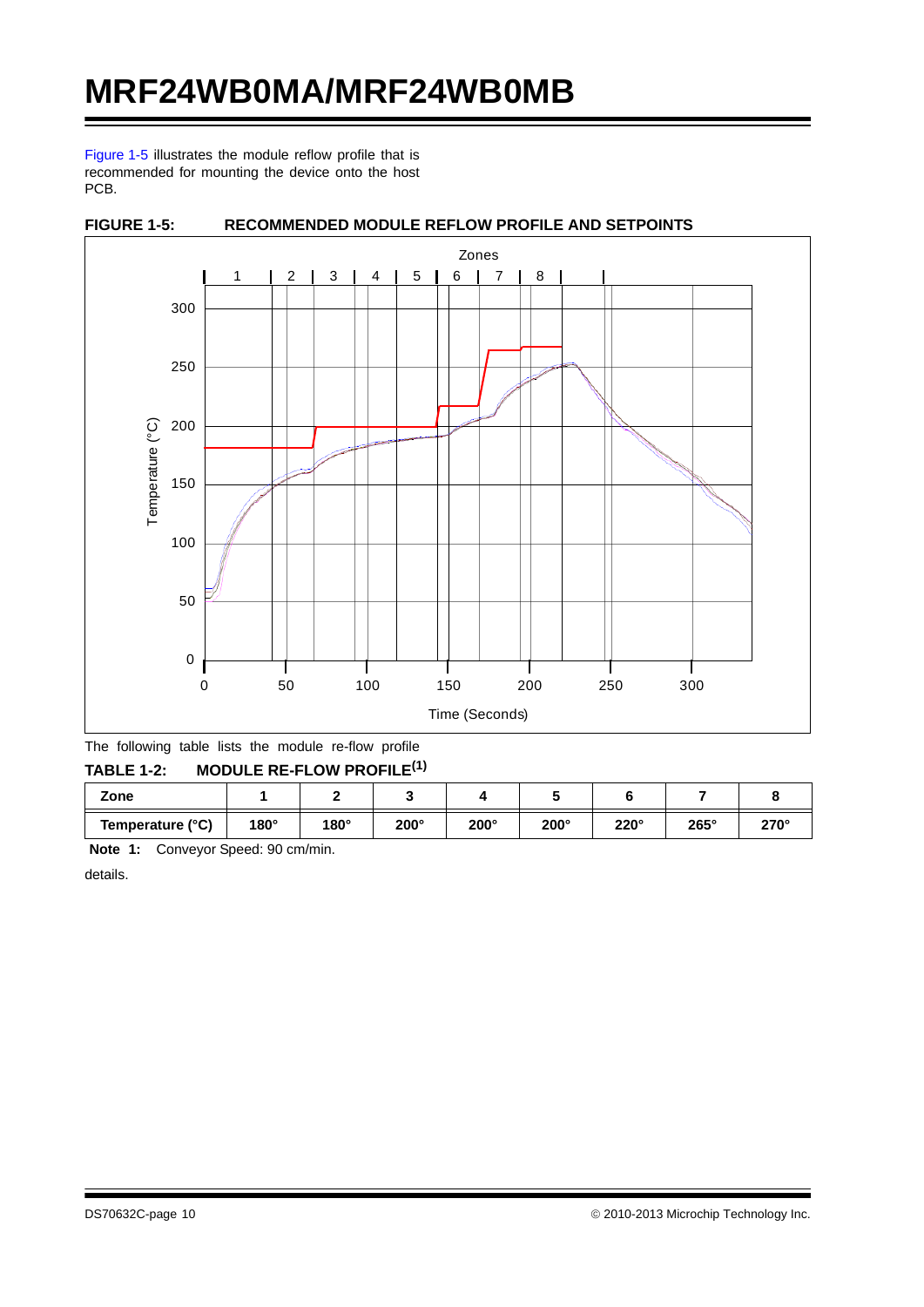### <span id="page-10-1"></span><span id="page-10-0"></span>**2.0 CIRCUIT DESCRIPTION**

The MRF24WB0MA/MRF24WB0MB interfaces to Microchip's PIC18, PIC24, dsPIC33, and PIC32 microprocessors with a minimal of external components through digital-only connections. This section details use of the module, starting with an example host connection as shown in [Figure 2-1](#page-10-2).

### **2.1 Schematic**

<span id="page-10-2"></span>

### <span id="page-10-3"></span>**2.2 Power-On Sequence**

The internal regulators for the digital and analog core power supplies are disabled by driving the HIBERNATE pin high. [Figure 2-2](#page-11-0) shows the power up sequence for the MRF24WB0MA/MRF24WB0MB.

An internal Power-on Reset (POR) circuit which keeps the module in Reset until VDD is within the specification. The Hibernate and Reset signals are also used to control startup. In [Figure 2-2](#page-11-0), section A is controlled by the internal POR and section B is an allowance for the SPI bus to stabilize when the module supplies are enabled. After Hibernate is disabled, the host software provides 1mS of startup to allow the SPI to stabilize. This time is pre-programmed into the host driver, and may need to be increased if insufficient initial drive current is not provided to the MRF24WB0M module. Section C is the driver controlled release from Reset period. This takes approximately 300 mS and is monitored by the stack driver. No additional time needs to be provided by user software for startup.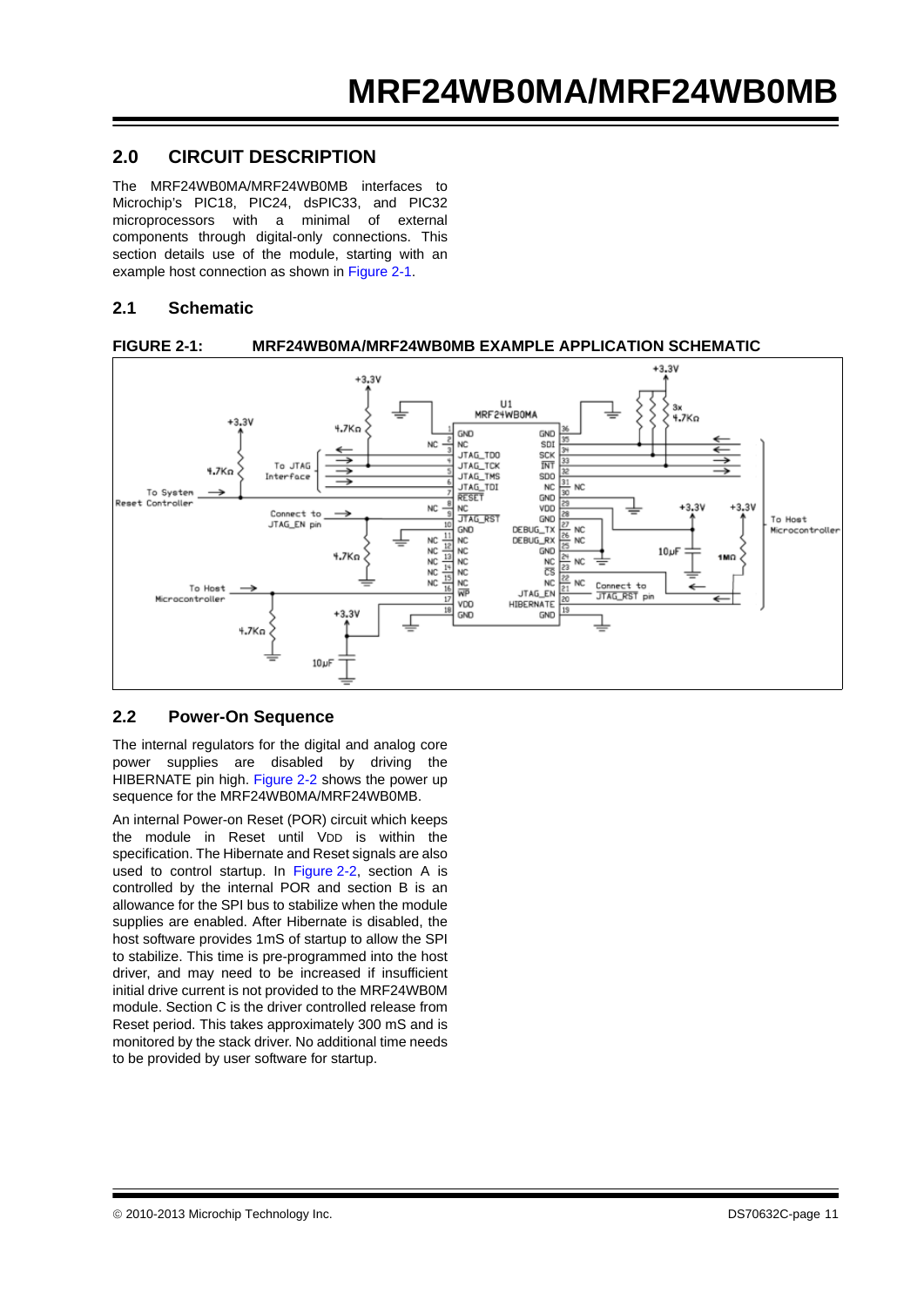<span id="page-11-1"></span><span id="page-11-0"></span>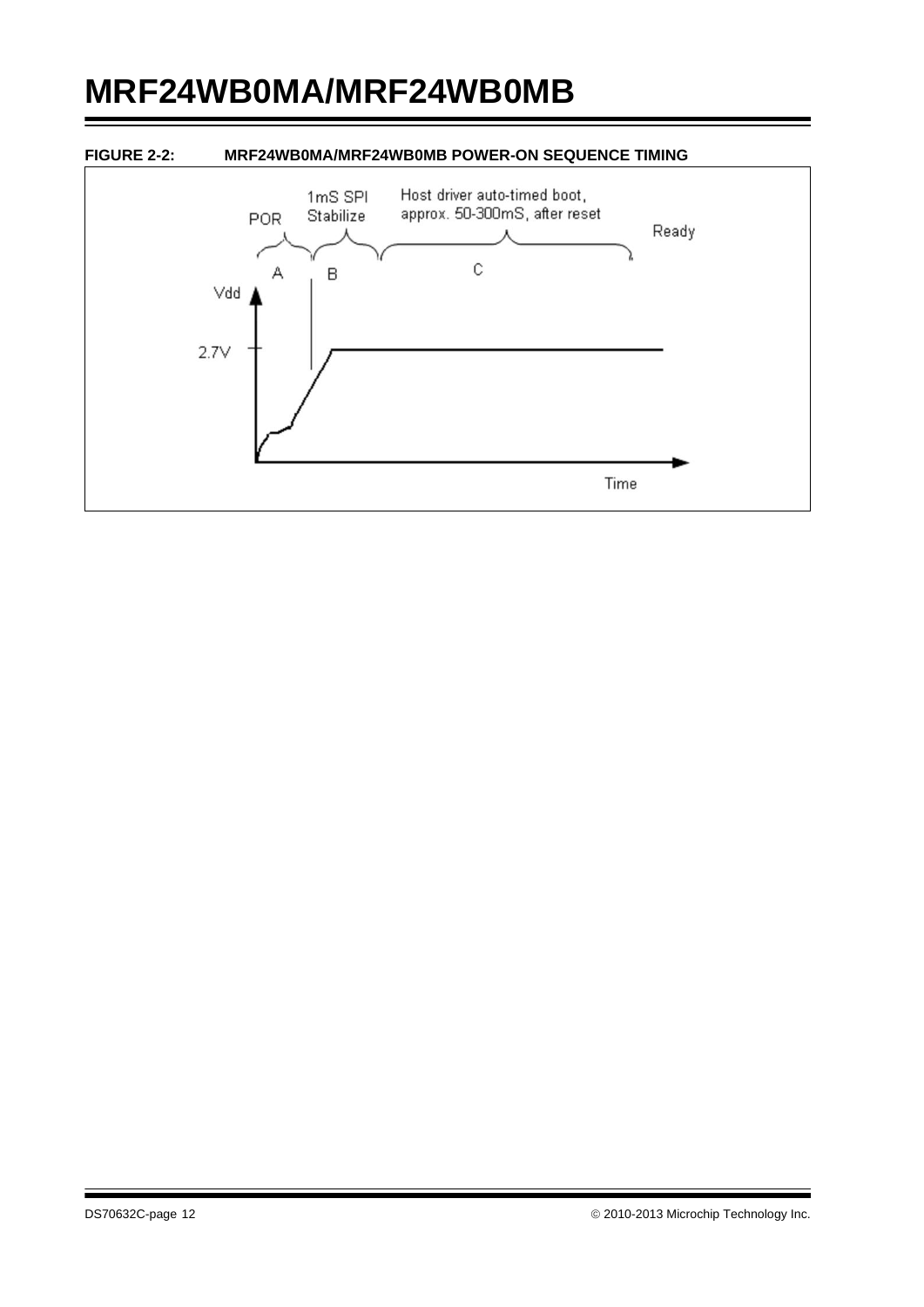state affects system behavior, and overall power consumption or battery life. Addition to that there is one

"Standby" state that is not user-controlled.

### **2.3 Power States**

The MRF24WB0MA/MRF24WB0MB has the following power states: Hibernate, Sleep and Active (two substates), as shown in [Figure 2.4](#page-14-0). The selection of power

**FIGURE 2-3: MRF24WB0MA/MRF24WB0MB POWER-STATE DIAGRAM**



#### 2.3.1 HIBERNATE STATE

An "Off" state is defined as no power applied to the device. The Hibernate mode is the closest to controlled off that the module can approach. It is controlled through the HIBERNATE pin (high input puts the module into Hibernate). When in Hibernate, the module only consumes leakage current, but does not maintain state. Hibernate has to be fully controlled by the PIC MCU and requires the TCP/IP stack to restart on an awake.

The module contains about 70µF of internal bulk capacitance. Supplies should be provisioned to supply sufficient charge on release of hibernate for required start time or sufficient delay must be provided in software after hibernate release and before Reset release.

This state provides the best battery life for embedded products. Entering Hibernate for intervals of less than 30 seconds is not likely to save power. Battery life expectation can be more than a year for devices operating on AA cells that is in Hibernate except to wake up every hour for a small data transfer (<500 Bytes).

#### 2.3.2 SLEEP STATE

The Sleep state is a low power dynamic state that implements the 802.11 Power Save feature. In this mode, if enabled, the module will enter Power Save mode when all activity is complete.

The module will wake autonomously to any PIC intervention to check DTIM beacons from the Access Point (AP). If any traffic is listed as queued for the module, then it will awaken and get the data from the AP on the next possible opportunity. When data is acquired, the module will interrupt the PIC microcontroller on a normal "data available" indication. If no data is available on a DTIM check, the module reenters the Power Save state until the next DTIM. The DTIM interval is programmed at the AP. This state can provide "as if on" behavior of the radio with a significant power savings versus "always on". The battery life expectation of this mode is several days to several weeks. This mode is characterized by a very-low latency (as low as 200 mS) to begin data transfer from the low-power state.

#### 2.3.3 ACTIVE STATE

The Active state is identified as one of the two states where the radio circuitry is fully on. The two active states are the Receive state (RX ON) and Transmit state (TX ON).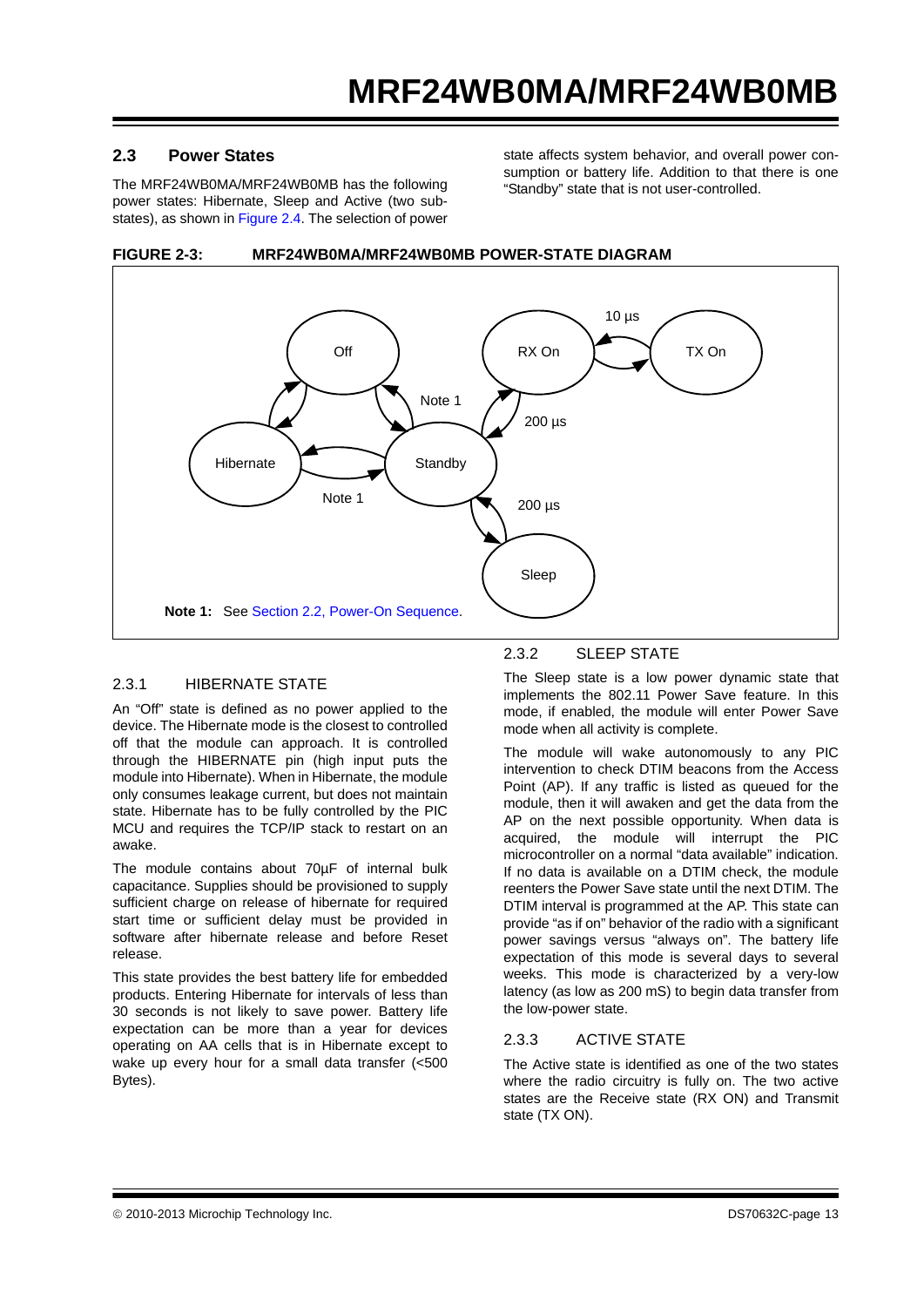#### <span id="page-13-0"></span>2.3.4 STANDBY STATE

The Standby state is not user-controlled, but it is noted as it helps identify and track certain operations of the module during power tracing.

#### **TABLE 2-1: MRF24WB0MA/MRF24WB0MB POWER STATE DEFINITIONS**

| <b>State</b> | VDD. | <b>Hibernate</b> | <b>Description</b>                                               |
|--------------|------|------------------|------------------------------------------------------------------|
| Off          | 0V   | 0V               | Power is disconnected                                            |
| Hibernate    | 3.3V | 3.3V             | All internal power regulators are OFF – enabled by HIBERNATE pin |
| Sleep        | 3.3V | 0V               | Enabled by TCP/IP driver                                         |
| RX ON        | 3.3V | 0V               | Receive circuits are ON and receiving                            |
| TX ON        | 3.3V | 0V               | Transmit circuits are ON and transmitting                        |
| Standby      | 3.3V | 0V               | State machine transition state only – not user controlled        |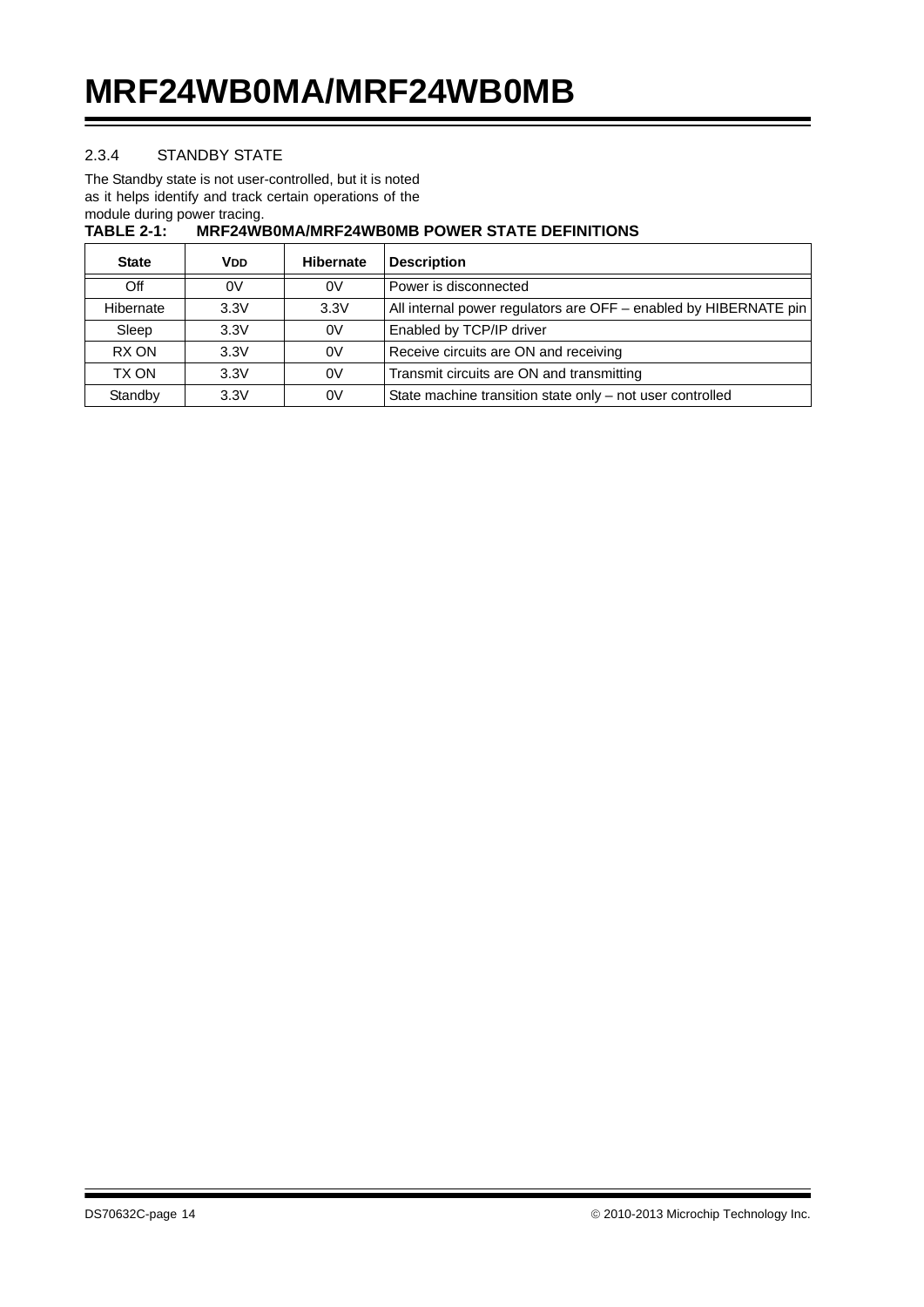### <span id="page-14-0"></span>**2.4 JTAG Interface**

Joint Test Action Group (JTAG) is the common name used for IEEE 1149.1 entitled Standard Test Access Port and Boundary-Scan Architecture for test access ports that are used for testing printed circuit boards using boundary scan. The MRF24WB0MA/ MRF24WB0MB supports JTAG boundary scan. The JTAG port provides the optional hardware JTAG Reset input, JTAGRST. JTAG\_EN and JTAGRST need to be driven high to enable JTAG mode. JTAG should not be enabled during normal functional operation which affects power state current.

### **2.5 Debug Serial Interface**

The MRF24WB0MA/MRF24WB0MB incorporates a Transmit Data pin (DEBUGTX) and a Receive Data pin (DEBUGRX) for serial debugging purposes. These pins can be connected to commercially available RS-232 line drivers/receivers with appropriate external level shifters. The serial interface operates at 19200, 8, N, 1, N.

### **2.6 SPI Interface**

The slave Serial Peripheral Interface (SPI) is used to interface with the host PIC microcontroller. The slave SPI interface works with the Interrupt line (INT). When data is available for the PIC microcontroller during operation, the  $\overline{\text{INT}}$  line is asserted (logic low) by the MRF24WB0MA/MRF24WB0MB module. The INT line is de-asserted (logic high) by the MRF24WB0MA/ MRF24WB0MB after the data is transferred to the host PIC microcontroller. The SPI SCK frequency can be up to 25 MHz.

The slave SPI interface implements the  $[CPOL = 0;$  $CPHA = 0$ ] and  $[CPOL = 1$ ;  $CPHA = 1]$  modes (0 and 3) of operation. That is, data is clocked in on the first rising edge of the clock after Chip Select  $(\overline{CS})$  is asserted. Data is placed on the bus with most significant bit (MSb) first.

The CS pin must be toggled with transfer blocks and cannot be held low permanently. The falling edge of  $\overline{CS}$ is used to indicate the start of a transfer. The rising edge of CS is used to indicate the completion of a transfer.

[Figure 4-1](#page-28-0) in [Section 4.0, Electrical Characteristics](#page-26-1) shows the SPI timing diagram. [Table 4-7](#page-28-1) details the SPI timing AC characteristics.

### **2.7 PCB Antenna**

For MRF24WB0MA, the PCB antenna is fabricated on the top copper layer and covered in solder mask. The layers below the antenna have no copper trace.

It is recommended that the module be mounted on the edge of the host PCB. It is permitted for PCB material to be below the antenna structure of the module as long as no copper traces or planes are on the host PCB in that area. For best performance, place the module on the host PCB according to the details shown in [Figure 1-4.](#page-8-1)

[Figure 2-4,](#page-15-0) [Figure 2-5](#page-16-0) and [Figure 2-6](#page-17-0) show the antenna and simulated radiation patterns expected from the PCB antenna. Refer to three separate axis of measurement that corresponds to the orientation of the module (drawn in the center of each plot).

The horizontal and vertical data, blue and red, in each plot correspond to the orientation (polarization) of the measurement antenna rotated 360 degrees around the module.

The horizontal measurement was done with the receive antenna parallel to the module PCB. The vertical measurement was done perpendicular to the module PCB.

These patterns allow the designer to understand the performance of the module with respect to the position of the receive or transmit antenna at the other end of the link.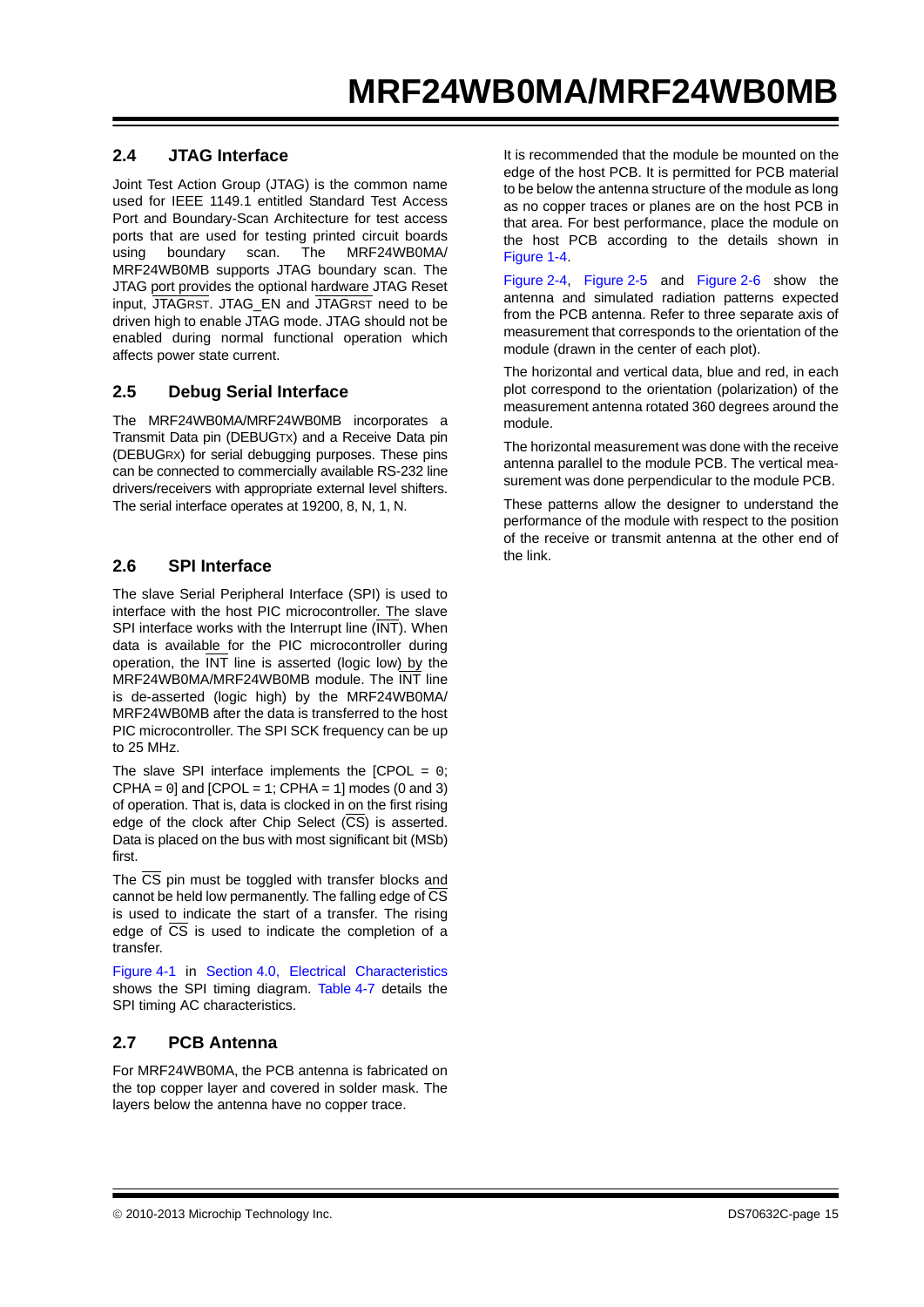<span id="page-15-0"></span>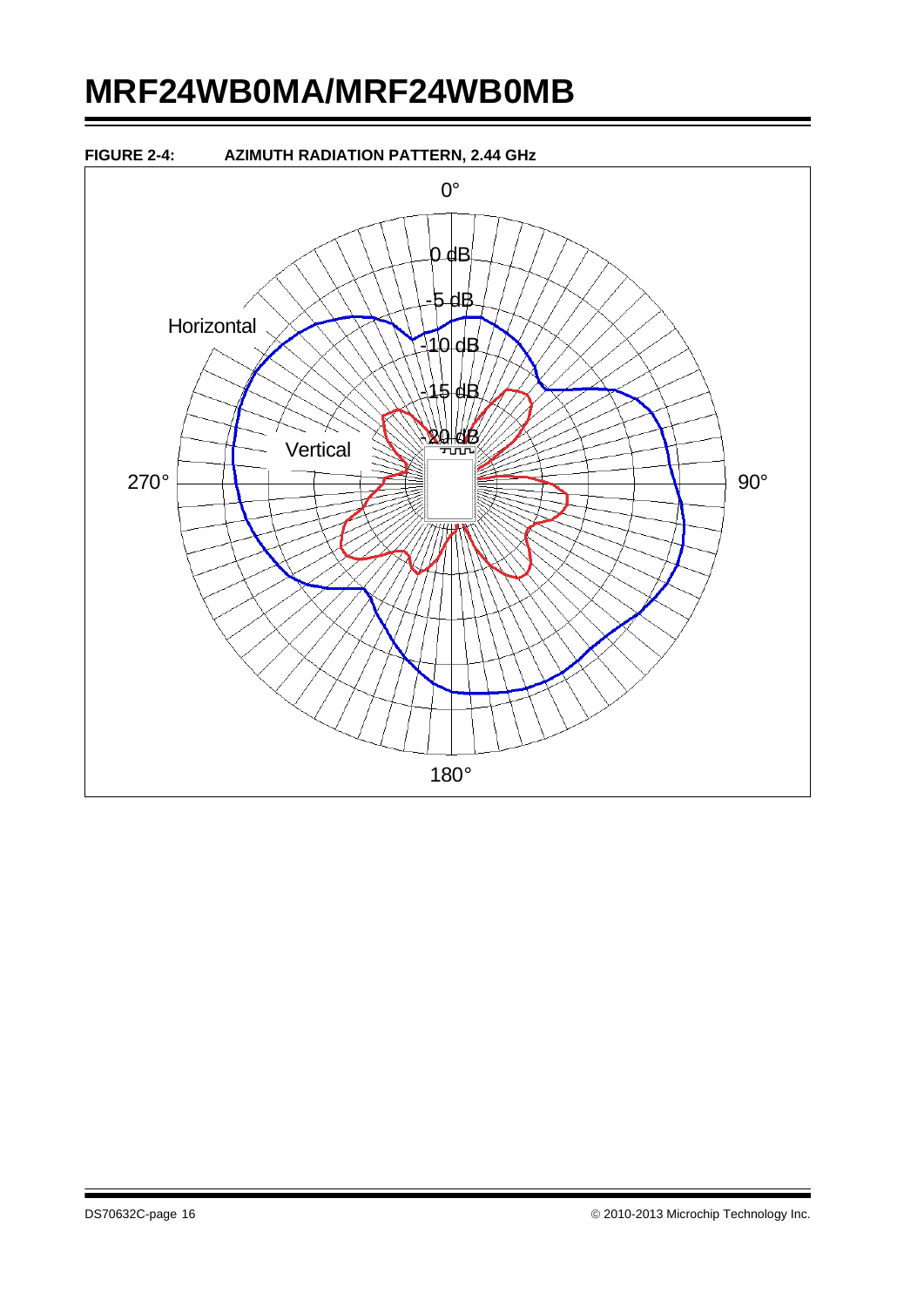<span id="page-16-0"></span>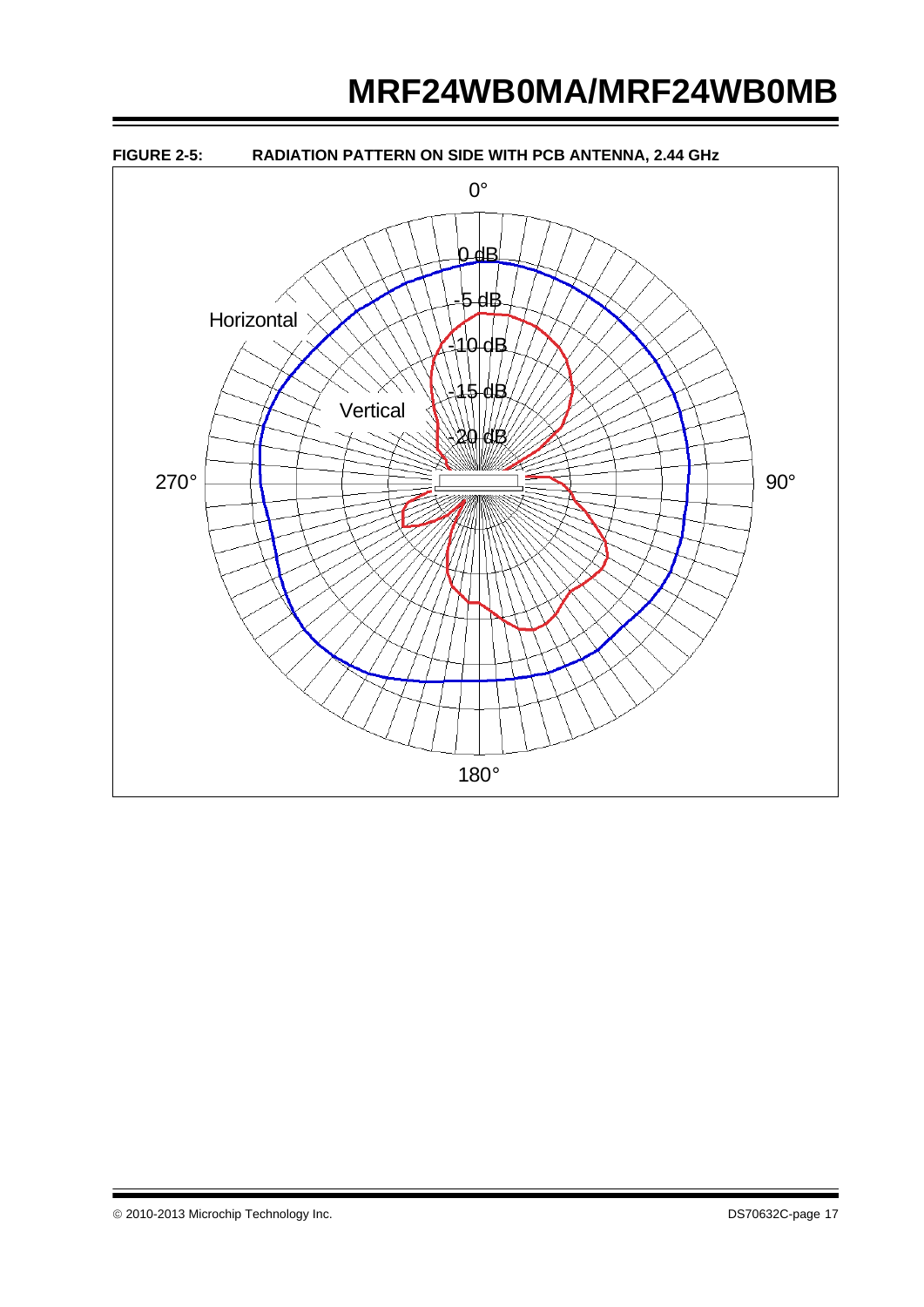<span id="page-17-0"></span>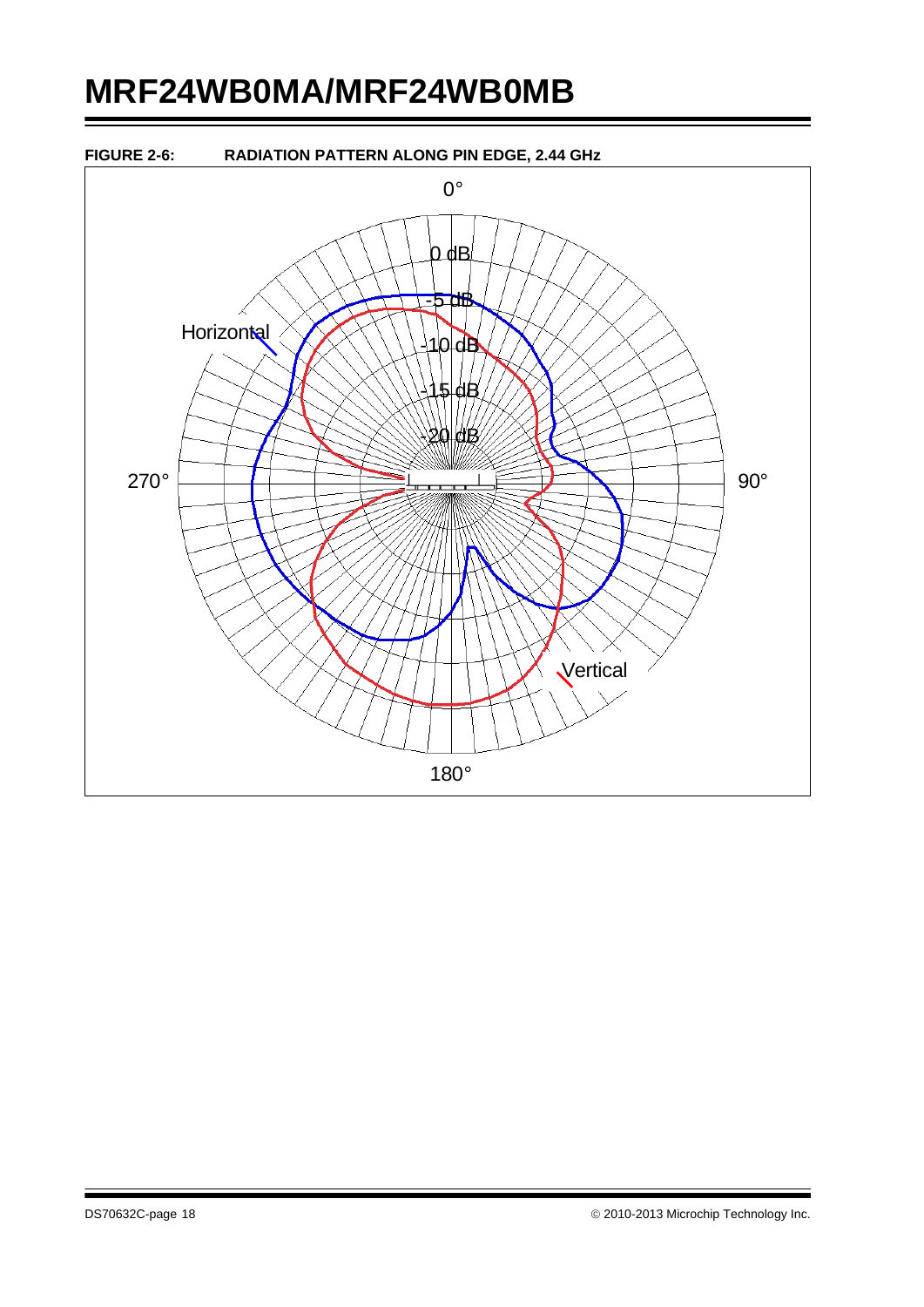#### <span id="page-18-0"></span>**2.8 External Antenna**

The choice of an external antenna is limited to the antenna types the module is tested with. Refer to [Section 3.0, Regulatory Approval](#page-20-1) for specific countrywise regulatory requirements.

A list of antennas types tested with the MRF24WB0MB modules is provided in [Table 2-2](#page-18-1).

<span id="page-18-2"></span><span id="page-18-1"></span>

| <b>TABLE 2-2:</b> | <b>TESTED EXTERNAL ANTENNA TYPES</b> |  |
|-------------------|--------------------------------------|--|
|                   |                                      |  |

| <b>Part Number</b>                                          | <b>Type</b> | Gain (dBi)     | <b>VSWR</b><br>Max. | <b>Connector</b> | Vendor    |
|-------------------------------------------------------------|-------------|----------------|---------------------|------------------|-----------|
| RFA-02-P05                                                  | <b>PCB</b>  | $\overline{2}$ | 2.0                 | <b>IPEX</b>      | Aristotle |
| RFA-02-L6H1-70-35                                           | Dipole      | 2              | 2.0                 | <b>IPEX</b>      | Aristotle |
| RFA-02-D3                                                   | Dipole      | 1.5            | 2.0                 | <b>IPEX</b>      | Aristotle |
| RFA-02-L2H1                                                 | Dipole      | 2              | 2.0                 | <b>IPEX</b>      | Aristotle |
| RFA-02-3-C5H1                                               | Dipole      | 3              | 2.0                 | IPEX             | Aristotle |
| RFA-02-5-C7H1                                               | Dipole      | 5              | 2.0                 | <b>IPEX</b>      | Aristotle |
| RFA-02-5-F7H1                                               | Dipole      | 5              | 2.0                 | <b>IPEX</b>      | Aristotle |
| WF2400-15001A                                               | Dipole      | 5              | 2.0                 | <b>IPEX</b>      | Saytec    |
| WF2400-15001AR                                              | Dipole      | 5              | 2.0                 | RF-IPEX          | Saytec    |
| WF2400-10001L                                               | Dipole      | 2              | 2.0                 | <b>IPEX</b>      | Saytec    |
| WF2400-10001R                                               | Dipole      | 2              | 2.0                 | RF-IPEX          | Saytec    |
| AN2400-5901RS, used with connector<br>SMASFR8-3152H-00X00I  | Omni        | 9              | 2.0                 | <b>IPEX</b>      | Saytec    |
| AN2400-5901RS, used with connector<br>SMASFR8-3152H-00X00IR | Omni        | 9              | 2.0                 | RF-IPEX          | Saytec    |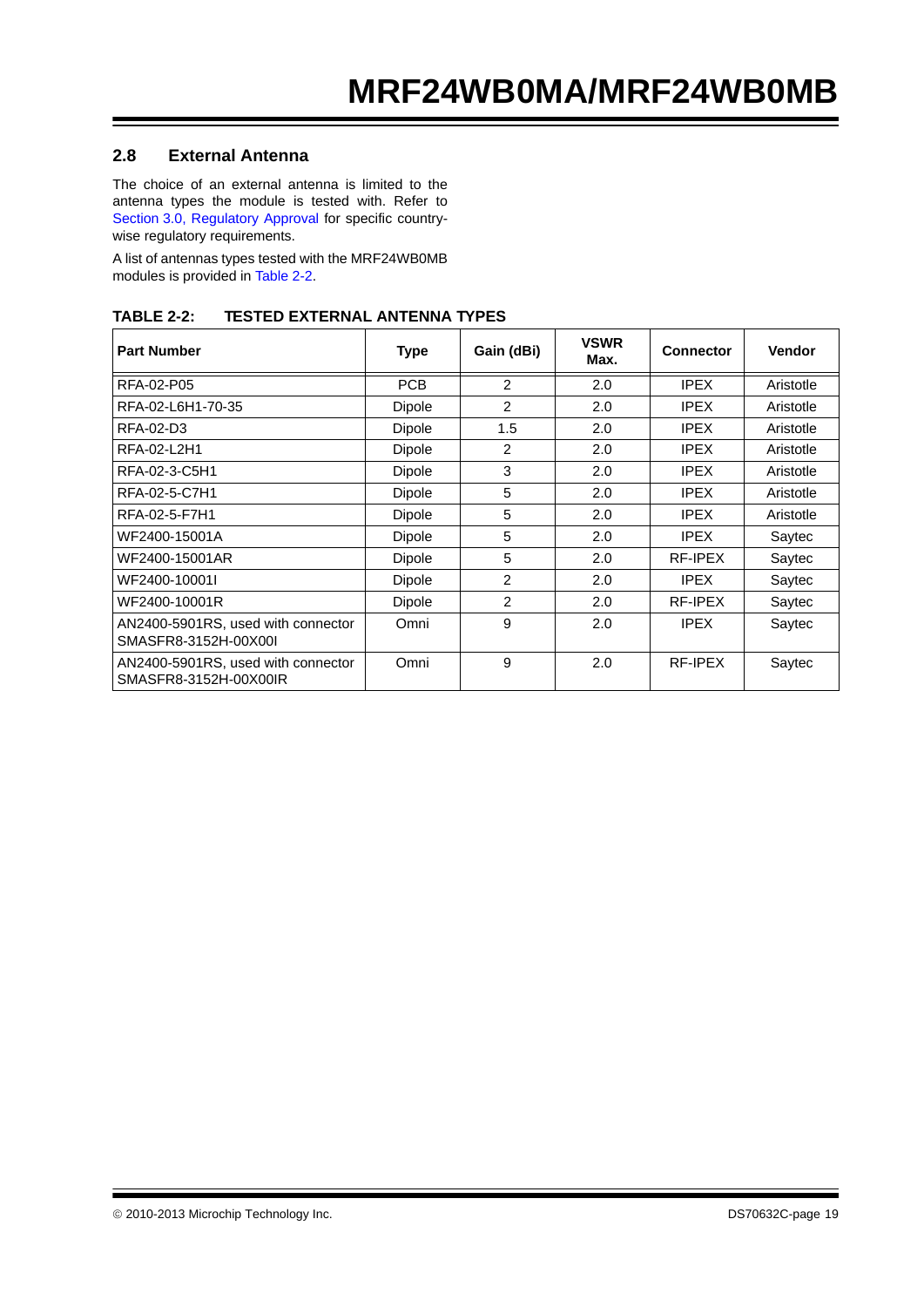**NOTES:**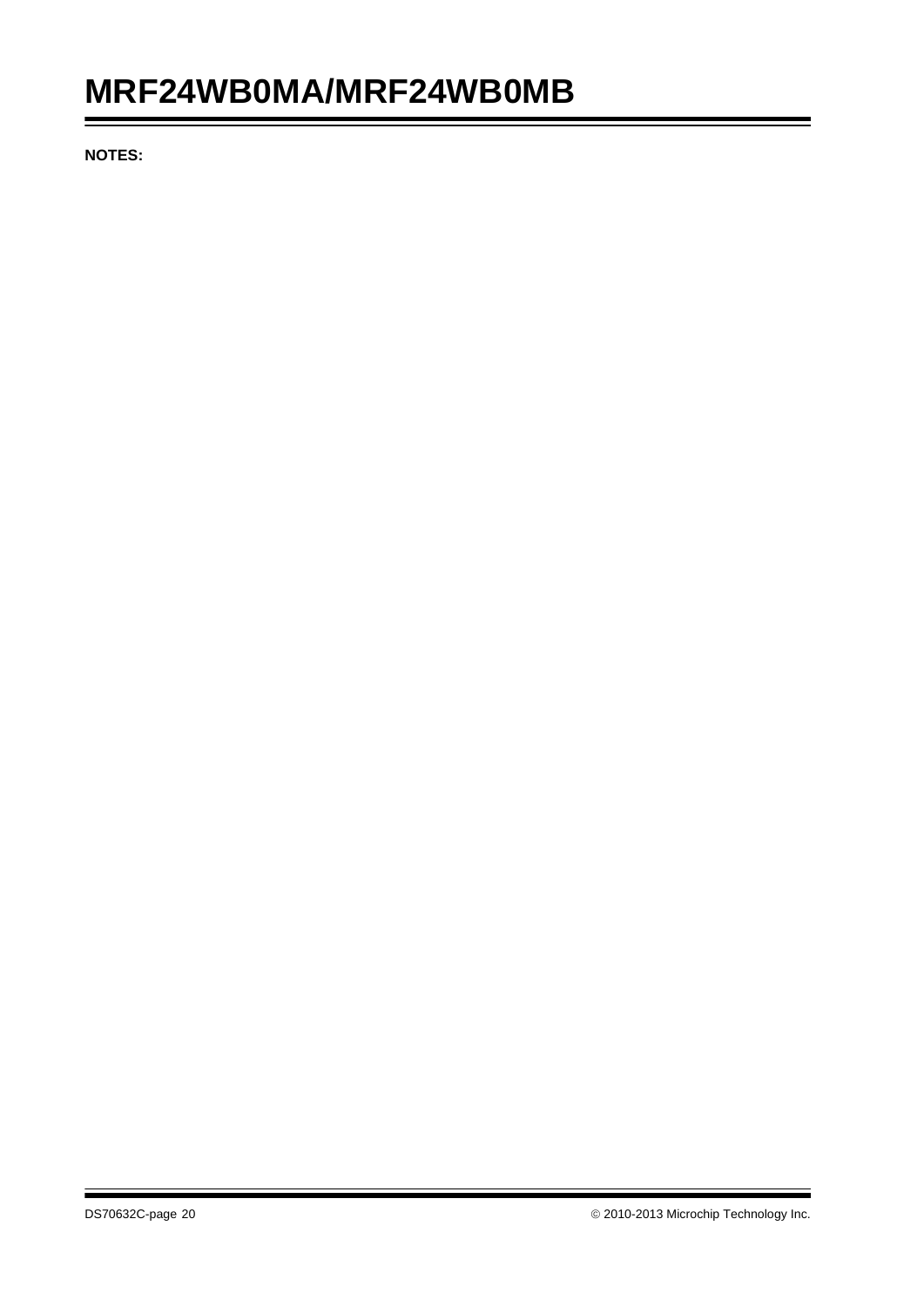## <span id="page-20-1"></span><span id="page-20-0"></span>**3.0 REGULATORY APPROVAL**

This section outlines the regulatory information for the MRF24WB0MA/MRF24WB0MB module for the following countries:

- United States
- Canada
- Europe
- Australia
- New Zealand
- Korea
- Other

#### **3.1 United States**

The MRF24WB0MA/MRF24WB0MB module has received Federal Communications Commission (FCC) CFR47 Telecommunications, Part 15 Subpart C "Intentional Radiators" modular approval in accordance with Part 15.212 Modular Transmitter approval. Modular approval allows the end user to integrate the MRF24WB0MA/MRF24WB0MB module into a finished product without obtaining subsequent and separate FCC approvals for intentional radiation, provided no changes or modifications are made to the module circuitry. Changes or modifications could void the user's authority to operate the equipment. The end user must comply with all of the instructions provided by the Grantee, which indicate installation and/or operating conditions necessary for compliance.

The finished product is required to comply with all applicable FCC equipment authorizations regulations, requirements and equipment functions not associated with the transmitter module portion. For example, compliance must be demonstrated to regulations for other transmitter components within the host product; to requirements for unintentional radiators (Part 15 Subpart B "Unintentional Radiators"), such as digital devices, computer peripherals, radio receivers, etc; and to additional authorization requirements for the non-transmitter functions on the transmitter module (i.e., Verification, or Declaration of Conformity) (e.g., transmitter modules may also contain digital logic functions) as appropriate.

#### 3.1.1 LABELING AND USER INFORMATION REQUIREMENTS

The MRF24WB0MA/MRF24WB0MB module is labeled with its own FCC ID number. If the FCC ID is not visible when the module is installed inside another device, then the outside of the finished product into which the module is installed must display a label referring to the enclosed module.

This exterior label can use wording as follows:

Contains Transmitter Module FCC ID: W7OZG2100-ZG2101

or

Contains FCC ID: W7OZG2100-ZG2101

This device complies with Part 15 of the FCC Rules. Operation is subject to the following two conditions:

(1) this device may not cause harmful interference, and (2) this device must accept any interference received, including interference that may cause undesired operation.

A user's manual for the product should include the following statement:

This equipment has been tested and found to comply with the limits for a Class B digital device, pursuant to part 15 of the FCC Rules. These limits are designed to provide reasonable protection against harmful interference in a residential installation. This equipment generates, uses and can radiate radio frequency energy, and if not installed and used in accordance with the instructions, may cause harmful interference to radio communications. However, there is no guarantee that interference will not occur in a particular installation. If this equipment does cause harmful interference to radio or television reception, which can be determined by turning the equipment off and on, the user is encouraged to try to correct the interference by one or more of the following measures:

- Reorient or relocate the receiving antenna.
- Increase the separation between the equipment and receiver.
- Connect the equipment into an outlet on a circuit different from that to which the receiver is connected.
- Consult the dealer or an experienced radio/TV technician for help.

Additional information on labeling and user information requirements for Part 15 devices can be found in KDB Publication 784748 available at the FCC Office of Engineering and Technology (OET) Laboratory Division Knowledge Database (KDB),

http://apps.fcc.gov/oetcf/kdb/index.cfm.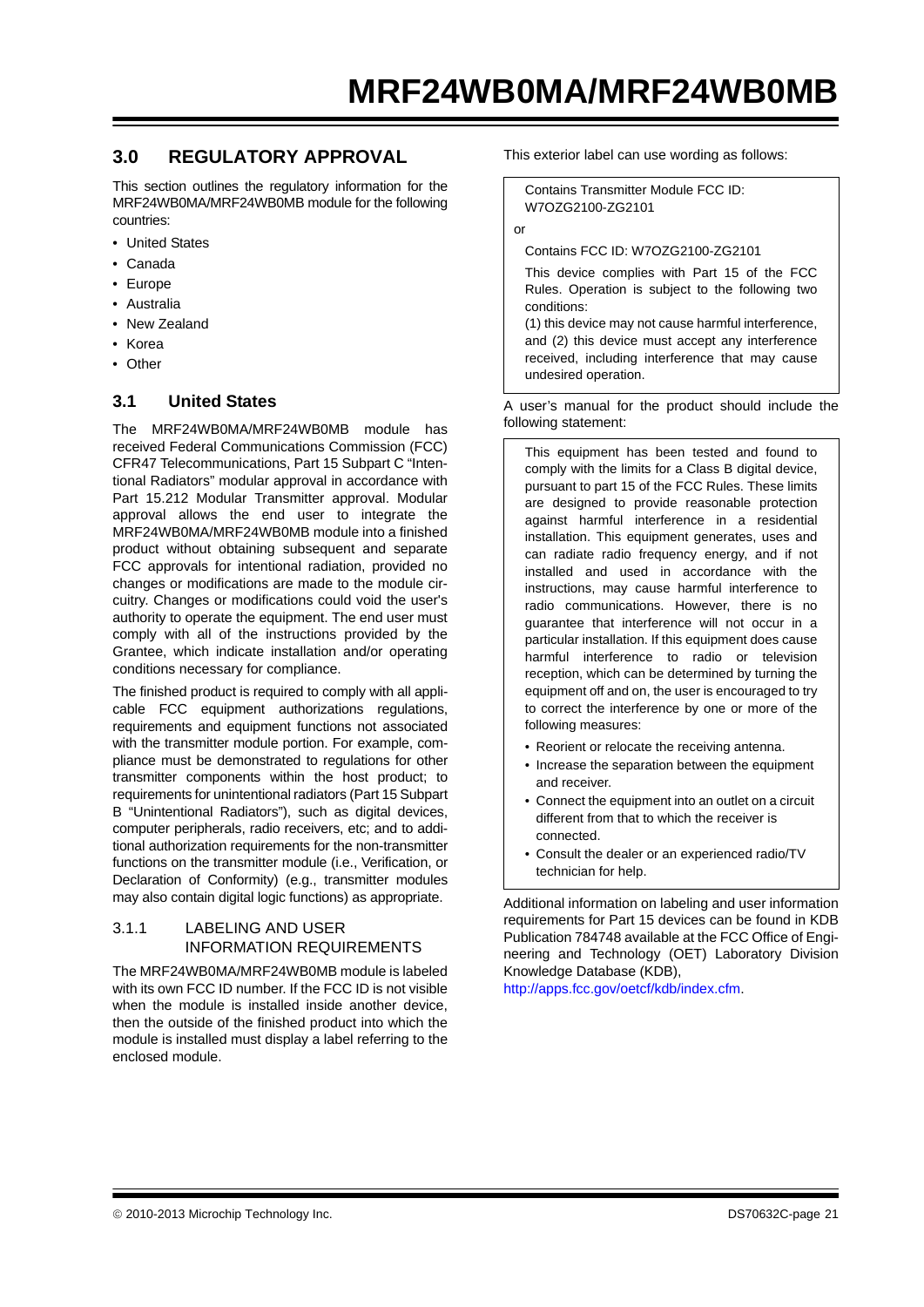#### 3.1.2 RF EXPOSURE

All transmitters regulated by FCC must comply with RF exposure requirements. OET Bulletin 65, *Evaluating Compliance with FCC Guidelines for Human Exposure to Radio Frequency Electromagnetic Fields*, provides assistance in determining whether proposed or existing transmitting facilities, operations or devices comply with limits for human exposure to Radio Frequency (RF) fields adopted by the Federal Communications Commission (FCC). The bulletin offers guidelines and suggestions for evaluating compliance.

If appropriate, compliance with exposure guidelines for mobile and unlicensed devices can be accomplished by the use of warning labels and by providing users with information concerning minimum separation distances from transmitting structures and proper installation of antennas.

The following statement must be included as a caution statement in manuals and OEM products to alert users of FCC RF exposure compliance:

To satisfy FCC RF Exposure requirements for mobile and base station transmission devices, a separation distance of 20 cm or more should be maintained between the antenna of this device and persons during operation. To ensure compliance, operation at closer than this distance is not recommended.

The antenna(s) used for this transmitter must not be co-located or operating in conjunction with any other antenna or transmitter.

If the MRF24WB0MA/MRF24WB0MB module is used in a portable application (i.e., the antenna is less than 20 cm from persons during operation), the integrator is responsible for performing Specific Absorption Rate (SAR) testing in accordance with FCC rules 2.1091.

#### 3.1.3 APPROVED EXTERNAL ANTENNA TYPES

To maintain modular approval in the United States, only tested antenna types must be used. It is permissible to use different manufacturer antenna provided the same antenna type and antenna gain (equal to or less than) is used.

MRF24WB0MB module testing was performed with the antenna types listed in [Table 2-2](#page-18-2) in [Section 2.8, Exter](#page-18-0)[nal Antenna.](#page-18-0)

#### 3.1.4 HELPFUL WEB SITES

Federal Communications Commission (FCC): http://www.fcc.gov.

FCC Office of Engineering and Technology (OET) Laboratory Division Knowledge Database (KDB): http://apps.fcc.gov/oetcf/kdb/index.cfm.

### **3.2 Canada**

The MRF24WB0MA/MRF24WB0MB module is certified for use in Canada under Industry Canada (IC) Radio Standards Specification (RSS) RSS-210 and RSSGen. Modular approval permits the installation of a module in a host device without the need to recertify the device.

#### 3.2.1 LABELING AND USER INFORMATION REQUIREMENTS

Labeling requirements for the Host Device (from Section 3.2.1, RSS-Gen, Issue 3, December 2010): The host device must be labeled to identify the module within the host device.

The Industry Canada certification label of a module must be clearly visible at all times when installed in the host device, otherwise the host device must be labeled to display the Industry Canada certification number of the module, preceded by the words "Contains transmitter module", or the word "Contains", or similar wording expressing the same meaning, as follows:

Contains transmitter module IC: 8248A-G21ZEROG

User Manual Notice for License-Exempt Radio Apparatus (from Section 7.1.3, RSS-Gen, Issue 3, December 2010): User manuals for license-exempt radio apparatus must contain the following or equivalent notice in a conspicuous location in the user manual or alternatively on the device or both:

This device complies with Industry Canada license-exempt RSS standard(s). Operation is subject to the following two conditions: (1) this device may not cause interference, and (2) this device must accept any interference, including interference that may cause undesired operation of the device.

Le présent appareil est conforme aux CNR d'Industrie Canada applicables aux appareils radio exempts de licence. L'exploitation est autorisée aux deux conditions suivantes: (1) l'appareil ne doit pas produire de brouillage, et (2) l'utilisateur de l'appareil doit accepter tout brouillage radioélectrique subi, même si le brouillage est susceptible d'en compromettre le fonctionnement.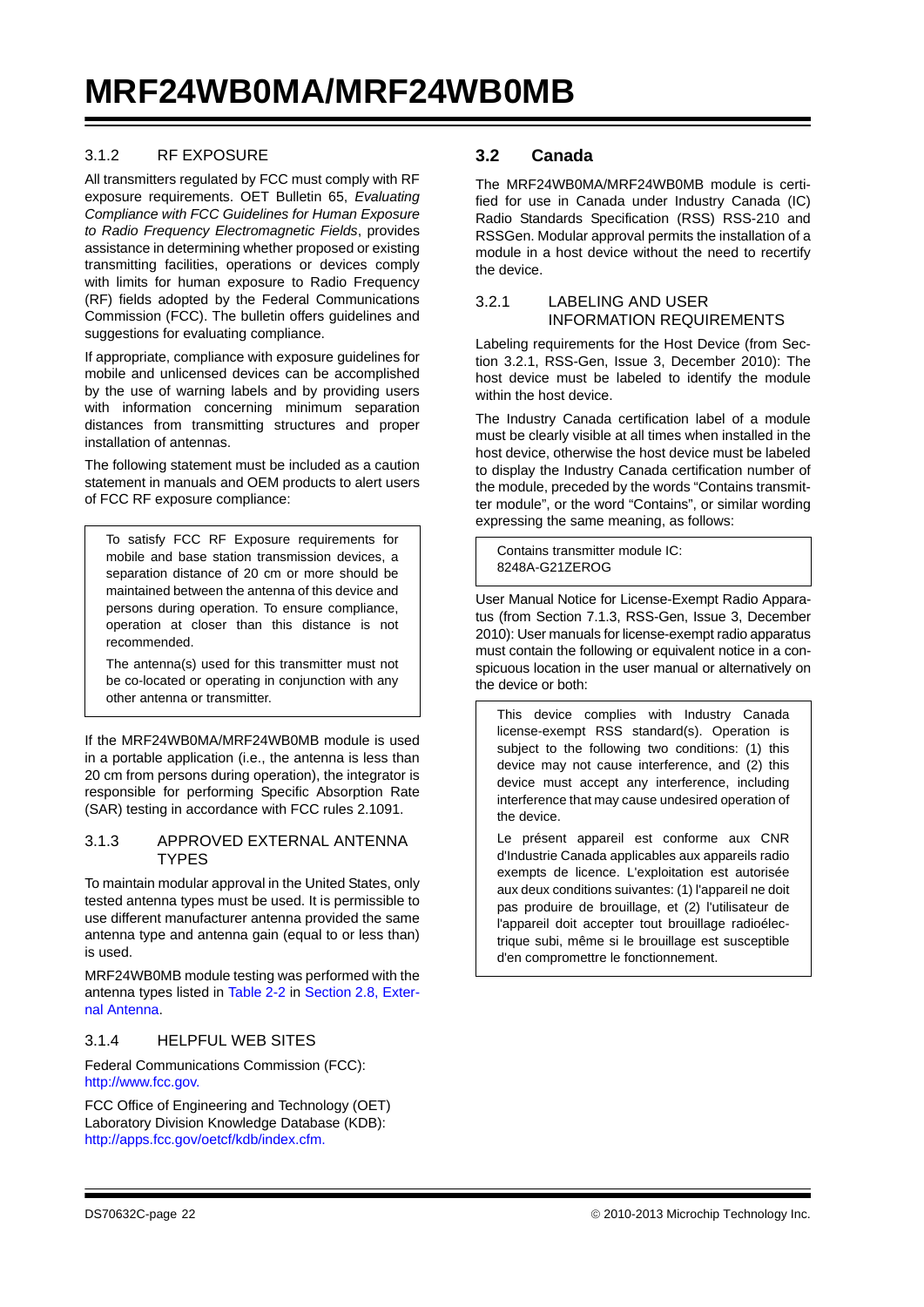Transmitter Antenna (from Section 7.1.2, RSS-Gen, Issue 3, December 2010): User manuals for transmitters must display the following notice in a conspicuous location:

Under Industry Canada regulations, this radio transmitter may only operate using an antenna of a type and maximum (or lesser) gain approved for the transmitter by Industry Canada. To reduce potential radio interference to other users, the antenna type and its gain should be so chosen that the equivalent isotropically radiated power (e.i.r.p.) is not more than that necessary for successful communication.

Conformément à la réglementation d'Industrie Canada, le présent émetteur radio peut fonctionner avec une antenne d'un type et d'un gain maximal (ou inférieur) approuvé pour l'émetteur par Industrie Canada. Dans le but de réduire les risques de brouillage radioélectrique à l'intention des autres utilisateurs, il faut choisir le type d'antenne et son gain de sorte que la puissance isotrope rayonnée équivalente (p.i.r.e.) ne dépasse pas l'intensité nécessaire à l'établissement d'une communication satisfaisante.

The above notice may be affixed to the device instead of displayed in the user manual.

User manuals for transmitters equipped with detachable antennas shall also contain the following notice in a conspicuous location:

This radio transmitter (identify the device by certification number, or model number if Category II) has been approved by Industry Canada to operate with the antenna types listed below with the maximum permissible gain and required antenna impedance for each antenna type indicated. Antenna types not included in this list, having a gain greater than the maximum gain indicated for that type, are strictly prohibited for use with this device.

Conformément à la réglementation d'Industrie Canada, le présent émetteur radio peut fonctionner avec une antenne d'un type et d'un gain maximal (ou inférieur) approuvé pour l'émetteur par Industrie Canada. Dans le but de réduire les risques de brouillage radioélectrique à l'intention des autres utilisateurs, il faut choisir le type d'antenne et son gain de sorte que la puissance isotrope rayonnée équivalente (p.i.r.e.) ne dépasse pas l'intensité nécessaire à l'établissement d'une communication satisfaisante.

After the preceding notice, the manufacturer must provide a list of all antenna types approved for use with the transmitter, indicating the maximum permissible antenna gain (in dBi) and required impedance for each.

#### 3.2.2 APPROVED EXTERNAL ANTENNA **TYPES**

Transmitter Antenna (from Section 7.1.2 RSS-Gen, Issue 3, December 2010):

The MRF24WB0MA/MRF24WB0MB module can only be sold or operated with antennas with which it was approved. Transmitter may be approved with multiple antenna types. An antenna type comprises antennas having similar in-band and out-of-band radiation patterns. Testing shall be performed using the highest gain antenna of each combination of transmitter and antenna type for which approval is being sought, with the transmitter output power set at the maximum level. Any antenna of the same type having equal or lesser gain as an antenna that had been successfully tested with the transmitter, will also be considered approved with the transmitter, and may be used and marketed with the transmitter.

When a measurement at the antenna connector is used to determine RF output power, the effective gain of the device's antenna shall be stated, based on measurement or on data from the antenna manufacturer. For transmitters of output power greater than 10 milliwatts, the total antenna gain shall be added to the measured RF output power to demonstrate compliance to the specified radiated power limits.

Approved external antenna types for the MRF24WB0MB module are listed in [Table 2-2](#page-18-2) in [Section 2.8, External Antenna.](#page-18-0)

#### 3.2.3 HELPFUL WEB SITES

Industry Canada: http://www.ic.gc.ca/.

### **3.3 Europe**

The MRF24WB0MA/MRF24WB0MB module is an R&TTE Directive assessed radio module that is CE marked, and manufactured and tested with the intention of being integrated into a final product.

The MRF24WB0MA/MRF24WB0MB module tested to R&TTE Directive 1999/5/EC Essential Requirements for Health and Safety (Article (3.1(a)), Electromagnetic Compatibility (EMC) (Article 3.1(b)), and Radio (Article 3.2) and are summarized in [Table 3-1.](#page-23-0) A Notified Body Opinion has also been issued. All test reports are available on the MRF24WB0MA/MRF24WB0MB product web page at http://www.microchip.com.

The R&TTE Compliance Association provides guidance on modular devices in the document *"Technical Guidance Note 01"*, which is available at http:// www.rtteca.com/html/download\_area.htm.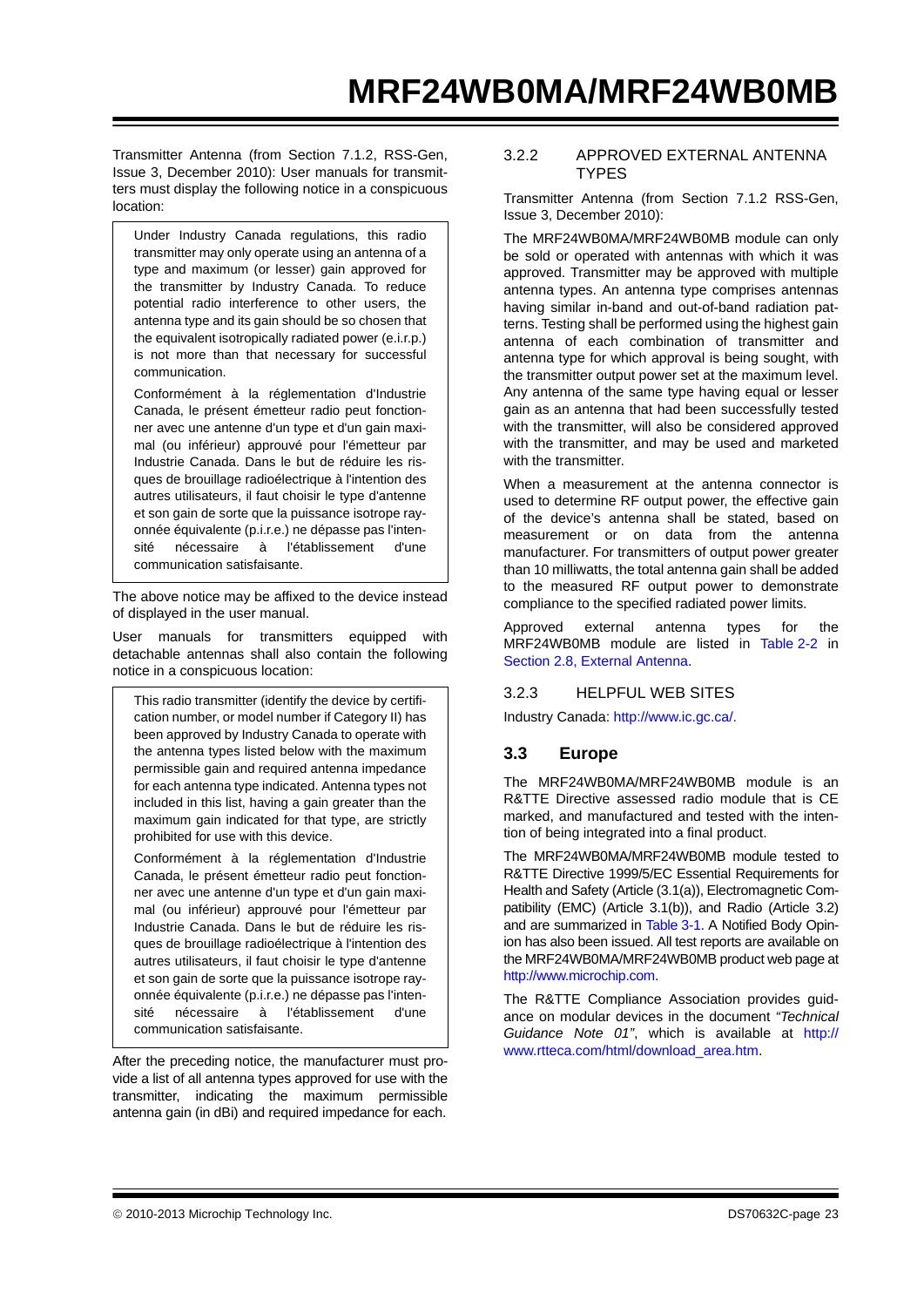**Note:** To maintain conformance to the testing listed in [Table 3-1](#page-23-0): European Compliance Testing, the module shall be installed in accordance with the installation instructions in this data sheet and shall not be modified.

 When integrating a radio module into a completed product the integrator becomes the manufacturer of the final product and is therefore responsible for demonstrating compliance of the final product with the essential requirements of the R&TTE Directive.

#### 3.3.1 LABELING AND USER INFORMATION REQUIREMENTS

The label on the final product which contains the MRF24WB0MA/MRF24WB0MB module must follow CE marking requirements. The R&TTE Compliance Association document "*Technical Guidance Note 01"* provides guidance on final product CE marking.

#### 3.3.2 EXTERNAL ANTENNA REQUIREMENTS

From the R&TTE Compliance Association document Technical Guidance Note 01:

Provided the integrator installing an assessed radio module with an integral or specific antenna and installed in conformance with the radio module manufacturer's installation instructions requires no further evaluation under Article 3.2 of the R&TTE Directive and

<span id="page-23-0"></span>**TABLE 3-1: EUROPEAN COMPLIANCE TESTING**

does not require further involvement of an R&TTE Directive Notified Body for the final product. See [Section 2.3.4, Standby State](#page-13-0).

The European Compliance Testing listed in [Table 3-1](#page-23-0) was performed using the antenna types listed in [Section 2.8, External Antenna.](#page-18-0)

#### 3.3.3 HELPFUL WEB SITES

A document that can be used as a starting point in understanding the use of Short Range Devices (SRD) in Europe is the European Radio Communications Committee (ERC) Recommendation 70-03 E, which can be downloaded from the European Radio Communications Office (ERO) at: http://www.ero.dk/.

Additional helpful web sites are:

• Radio and Telecommunications Terminal Equipment (R&TTE):

http://ec.europa.eu/enterprise/rtte/index\_en.htm.

• European Conference of Postal and Telecommunications Administrations (CEPT):

#### http://www.cept.org

• European Telecommunications Standards Institute (ETSI):

http://www.etsi.org

- European Radio Communications Office (ERO):
- http://www.ero.dk

| <b>Certification</b> | <b>Standards</b>               | <b>Article</b> | Laboratory                  | <b>Report Number</b> | Date       |
|----------------------|--------------------------------|----------------|-----------------------------|----------------------|------------|
| Safety               | IEC 60950-1:2001               | (3.1(a))       | TUV Rheinland 130883573.001 |                      | 2009-03-11 |
| <b>EMC</b>           | EN 301 489-1 V1.8.1 (2008-04)  | (3.1(b))       |                             | 30853571.004         | 2009-03-16 |
|                      | EN 301 489-17 V1.2.1 (2002-04) |                |                             |                      |            |
| Radio                | EN 300 328 V1.7.1 (2006-10)    | (3.2)          |                             | 30853571.003         | 2009-04-28 |

### **3.4 Australia**

The Australia radio regulations do not provide a modular approval policy similar to the United States (FCC) and Canada (IC). However, MRF24WB0MA/ MRF24WB0MB module RF transmitter test reports can be used in part to demonstrate compliance in accordance with ACMA Radio communications "Short Range Devices" Standard 2004 (The Short Range Devices standard calls up the AS/NZS 4268:2008 industry standard). The MRF24WB0MA/ MRF24WB0MB module test reports can be used as part of the product certification and compliance folder. For more information on the RF transmitter test reports, contact Microchip Technology Australia sales office.

To meet overall Australian final product compliance, the developer must construct a compliance folder containing all relevant compliance test reports, for example RF, EMC, electrical safety and Declaration of

Conformity (DoC) and so on. Integrator must know what is required in the compliance folder for ACMA compliance. All test reports are available on the MRF24WB0MA/MRF24WB0MB product web page at http://www.microchip.com. For more information on Australia compliance, refer to the Australian Communications and Media Authority web site http:// www.acma.gov.au/.

#### 3.4.1 EXTERNAL ANTENNA REQUIREMENTS

The compliance testing listed in [Table 3-1](#page-23-0) was performed using the antenna types listed in [Table 2-2](#page-18-2) in [Section 2.8, External Antenna.](#page-18-0)

#### 3.4.2 HELPFUL WEB SITES

The Australian Communications and Media Authority: http://www.acma.gov.au/.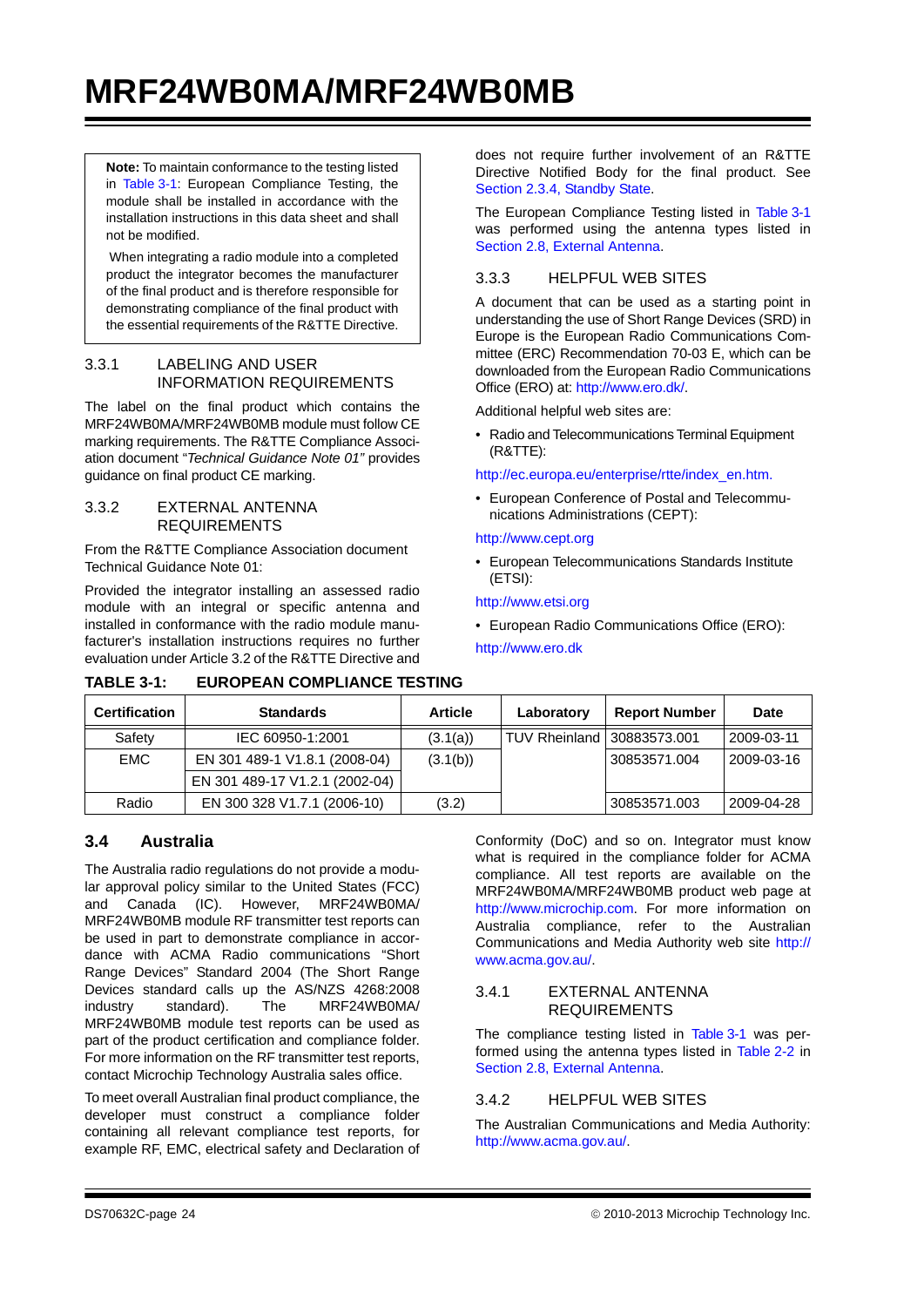### **3.5 New Zealand**

The New Zealand radio regulations do not provide a modular approval policy similar to the United States (FCC) and Canada (IC). However, MRF24WB0MA/ MRF24WB0MB module RF transmitter test reports can be used in part to demonstrate compliance against the New Zealand "General User Radio License for Short Range Devices". New Zealand Radio communications (Radio Standards) Notice 2010 calls up the AS/NZS 4268:2008 industry standard. The MRF24WB0MA/ MRF24WB0MB module test reports can be used as part of the product certification and compliance folder. All test reports are available on the MRF24WB0MA/ MRF24WB0MB product web page at http://www.microchip.com. For more information on the RF transmitter test reports, contact Microchip Technology sales office.

Information on the New Zealand short range devices license can be found in the following web sites:

http://www.rsm.govt.nz/cms/licensees/types-oflicence/ general-user-licences/short-range-devices.

#### and

http://www.rsm.govt.nz/cms/policy-and-planning/spectrum-policy-overview/legislation/gazette-notices/product-compliance/radiocommunications-radiostandardsnotice-2010.

To meet overall New Zealand final product compliance, the developer must construct a compliance folder with all relevant compliance test reports, for example RF, EMC, electrical safety and DoC (Declaration of Conformity) etc. The developer must know what is required in the compliance folder for New Zealand Radio communications. For more information on New Zealand compliance, refer to the web site http://www.rsm.govt.nz/.

#### 3.5.1 EXTERNAL ANTENNA REQUIREMENTS

The compliance testing listed in [Table 3-1](#page-23-0) was performed using the antenna types listed in [Table 2-2](#page-18-2) in [Section 2.8, External Antenna.](#page-18-0)

#### 3.5.2 HELPFUL WEB SITES

Radio Spectrum Ministry of Economic Development: http://www.rsm.govt.nz/.

#### **3.6 Korea**

The MRF24WB0MA/MRF24WB0MB module has received certification of conformity in accordance with the Radio Waves Act. Integration of this module into a final product does not require additional radio certification provided installation instructions are followed and no modifications of the module are allowed.

#### 3.6.1 LABELING AND USER INFORMATION REQUIREMENTS

The label on the final product which contains the MRF24WB0MA/MRF24WB0MB module must follow KC marking requirements. The integrator of the module should refer to the labeling requirements for Korea available on the Korea Communications Commission (KCC) web site.

The MRF24WB0MA/MRF24WB0MB module is labeled with its own KC mark. The final product requires the KC mark and certificate number of the module:



#### 3.6.2 EXTERNAL ANTENNA REQUIREMENTS

The Korea compliance testing was performed using the antenna types listed in [Table 2-2](#page-18-2) in [Section 2.8, External](#page-18-0) [Antenna](#page-18-0).

#### 3.6.3 HELPFUL WEB SITES

Korea Communications Commission (KCC): http://www.kcc.go.kr.

National Radio Research Agency (RRA): http://rra.go.kr.

### <span id="page-24-0"></span>**3.7 Other Regulatory Jurisdictions**

Other regulatory jurisdiction certification must be required by the customer, or the customer need to recertify the module for other reasons, a certification utility is available. The utility runs on a Window's PC and utilizes a USB to SPI converter to interface to the MRF24WB0M module. To use the utility, the MRF24WB0M module must be out of Reset and not accessed by the system host. That is, the SPI signals to the MRF24WB0M must be tri-state, with Reset and Hibernate deasserted. The following signals will need to be brought from the MRF24WB0M for connection to the PC (through the USB adapter):

- SDO
- SDI
- CS
- SCK
- INT
- GND

For further regulatory Certification Utility and documentation, contact local Microchip sales office.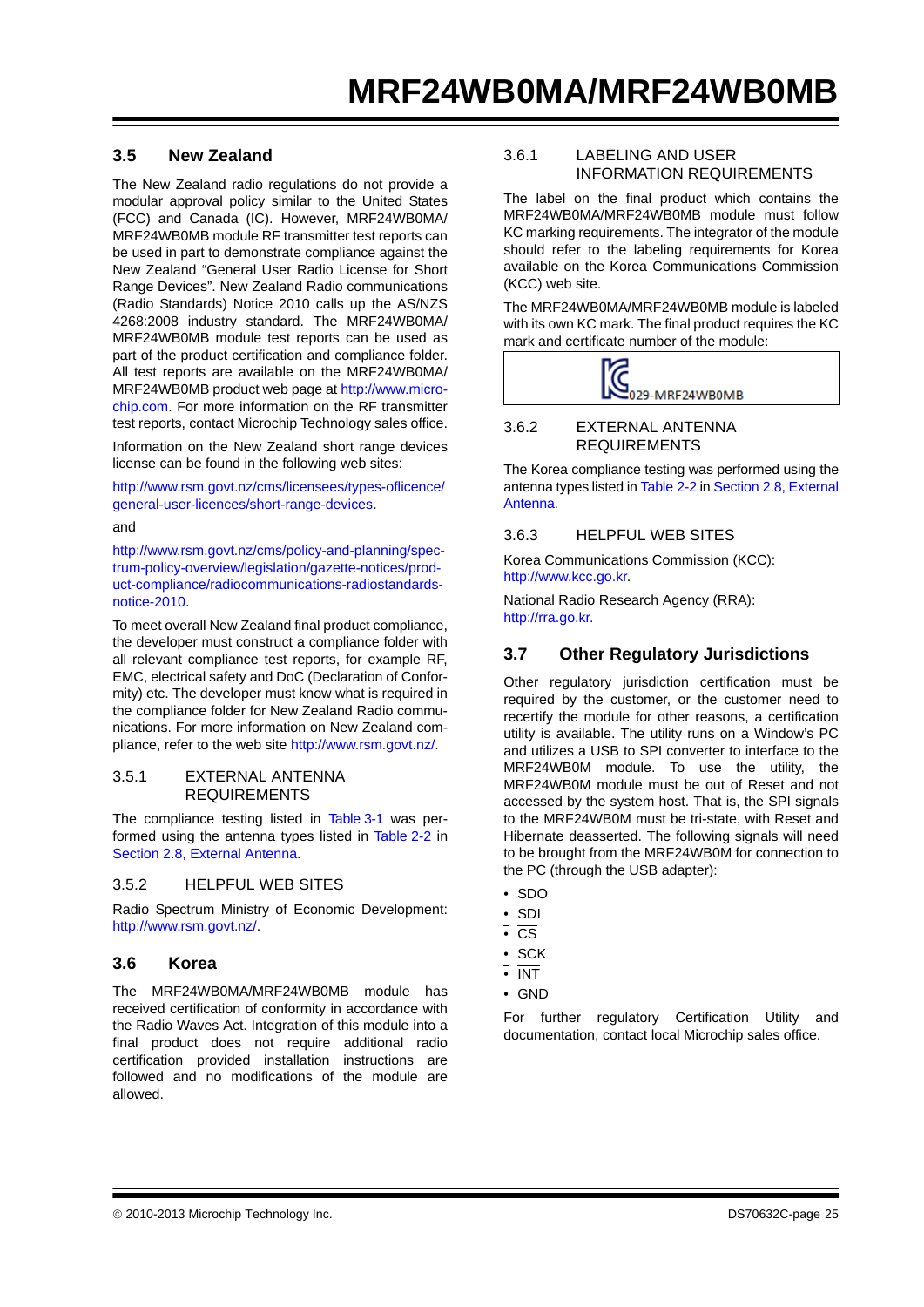# **3.8 Wi-Fi® Alliance**

Wi-Fi Alliance Certification focuses on interoperability testing of devices based on 802.11 standards.

Historically, when the certification process and programs were developed by Wi-Fi Alliance members, the vast majority of the 802.11 clients were PC-centric, and certification testing adequately addressed those types of devices. In subsequent years, the number of Wi-Fi devices that are not PC-centric has grown significantly.

These non-standard devices, as a class of products, have been dubbed Application Specific Devices (ASDs) by the Wi-Fi Alliance. ASDs are 802.11 devices, for example clients or access points (APs), which cannot be tested under a standard Alliance test plan because they do not comply with the standard test configuration, and because they are designed to perform a specific application. For example, bar code scanners, pagers, recording devices, monitoring equipment, and cable modems.

The APs or clients that are used to validate ASD compliance (from the standard test bed) will meet all of the requirements specified in the applicable System Interoperability Test Plans (referred to as the "standard test plan"), unless specifically exempted. The MRF24WB0MA and MRF24WB0MB modules are in the ASD category.

The modules are certified under Wi-Fi 802.11 with WPA2, WPA, and WEP System Interoperability ASD Model Test Plan with Test Engine For IEEE 802.11a, b, and g Devices (Version 1.0).

Per the Wi-Fi Alliance approved ASD test plan, the definition of the Microchip MRF24WB0MA and MRF24WB0MB modular solutions is expressed in the following statements:

"Member Wireless solution is a single-chip 802.11b module including MAC, baseband, RF and power amplifier personal STA. It utilizes a simple to use API for embedded markets, and an OS is not a requirement for operation. It supports 1 and 2 Mbps (TX and RX). It also supports WEP, WPA Personal, and WPA2 Personal security. Ciphers supported are AES and TKIP. The Member Wireless solution interfaces with the HOST through SPI Bus. Some applications for the Member Wireless solution are as following:

- Sensors/Controls such as Industrial and Factory sensors, HVAC, and Lighting
- Consumer Electronic such as remote controls, toys, and internet radio

This certification ensures that the MRF24WB0MA and MRF24WB0MB modules have passed rigorous testing for interoperability across existing consumer and business Wi-Fi equipments, and their certifications are completed (WFA ID: WFA7150). The certification effort undertaken will save customers time and money. For modular policy, refer to WFA Module Policy (Version 2.2; MARCH 2006).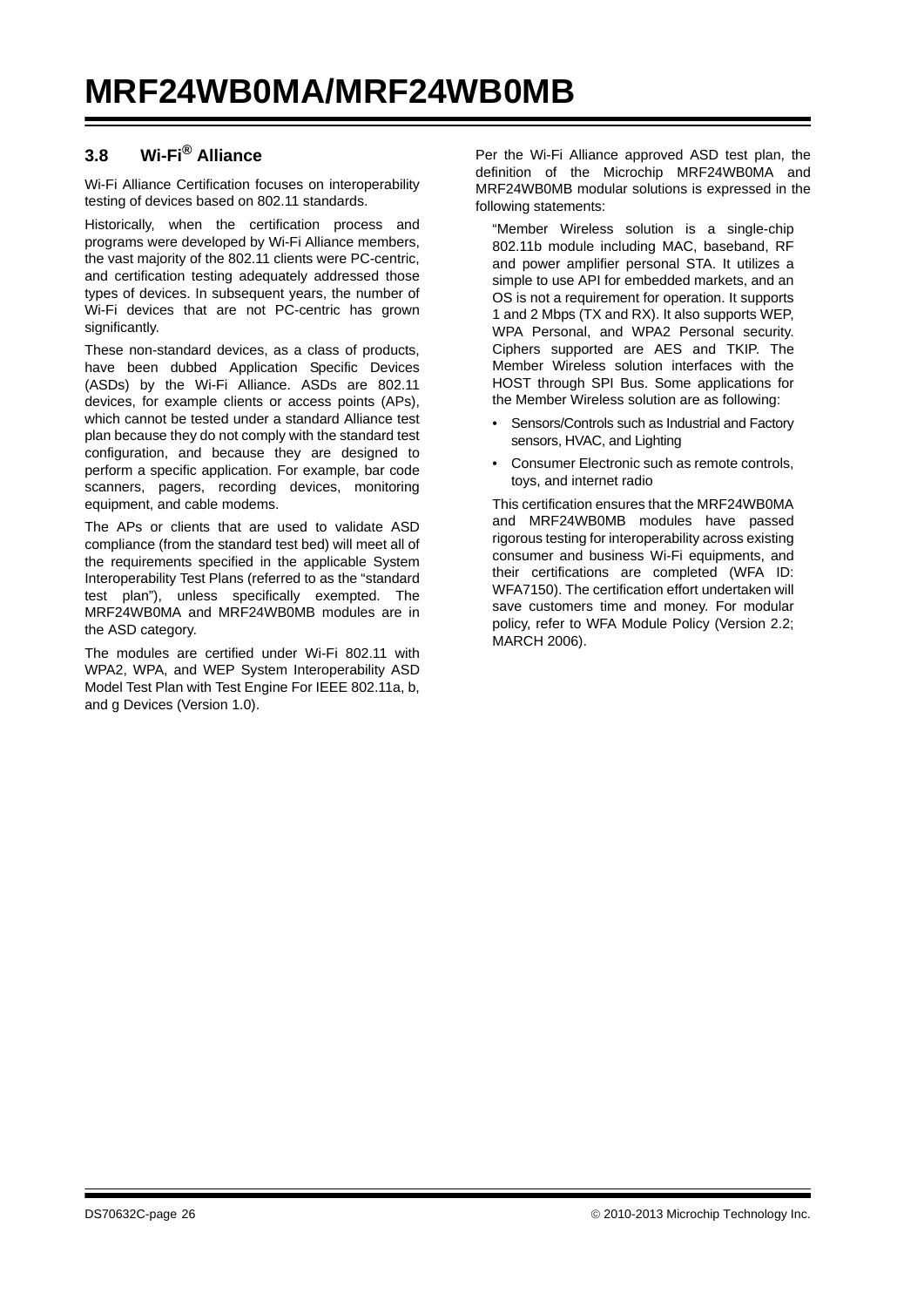## <span id="page-26-1"></span><span id="page-26-0"></span>**4.0 ELECTRICAL CHARACTERISTICS**

#### **TABLE 4-1: DIGITAL ELECTRICAL CHARACTERISTICS (NOMINAL CONDITIONS: 25C, VDD = 3.3V)**

| <b>Parameters</b>                          | Min    | Typ  | Max | <b>Units</b> |
|--------------------------------------------|--------|------|-----|--------------|
| VIL (Input low voltage)                    | $-0.3$ |      | 0.8 |              |
| VIH (Input high voltage)                   |        |      | 5.5 |              |
| VOL (Output low voltage)                   |        |      | 0.4 |              |
| VOH (Output high voltage)                  | 2.4    |      |     |              |
| IOL (Output low level current at VOL Max)  |        | 8.5  |     | mA           |
| IOH (Output high level current at VOH Min) |        | 15.4 |     | mA           |

#### **TABLE 4-2: ABSOLUTE MAXIMUM RATINGS(1)**

| <b>Parameters</b>   | Min     | Max   | <b>Notes</b>                                                           |
|---------------------|---------|-------|------------------------------------------------------------------------|
| Storage Temperature | $-40C$  | +125C |                                                                        |
| VDD                 | 0V      |       | 4.2V for 0.5 mS   VDD above this level and duration will disable Radio |
| VIN on SDI, CS, SCK | $-0.3V$ | 5.5V  |                                                                        |

**Note 1:** Listed Absolute Maximum Ratings are not meant for functional operation. Operation at these levels is not guaranteed, and may reduce the operating life of the component.

#### <span id="page-26-2"></span>**TABLE 4-3: RECOMMENDED OPERATING CONDITIONS**

| <b>Parameters</b>        | Min  | Typ | Max          | Units           |
|--------------------------|------|-----|--------------|-----------------|
| Ambient Temperature      | -40  |     | $+85$        | Degrees Celsius |
| $VDD - for FCC$ and $IC$ | 2.70 | 3.3 | $3.63^{(1)}$ | Volts           |

**Note 1:** While 3.63V is the maximum operating voltage, the module will detect an overvoltage condition at 4.2V and disable the RF Transmit function after 0.5 ms. This is an RF certification requirement pertaining to disabling transmission in unforeseen over-voltage conditions.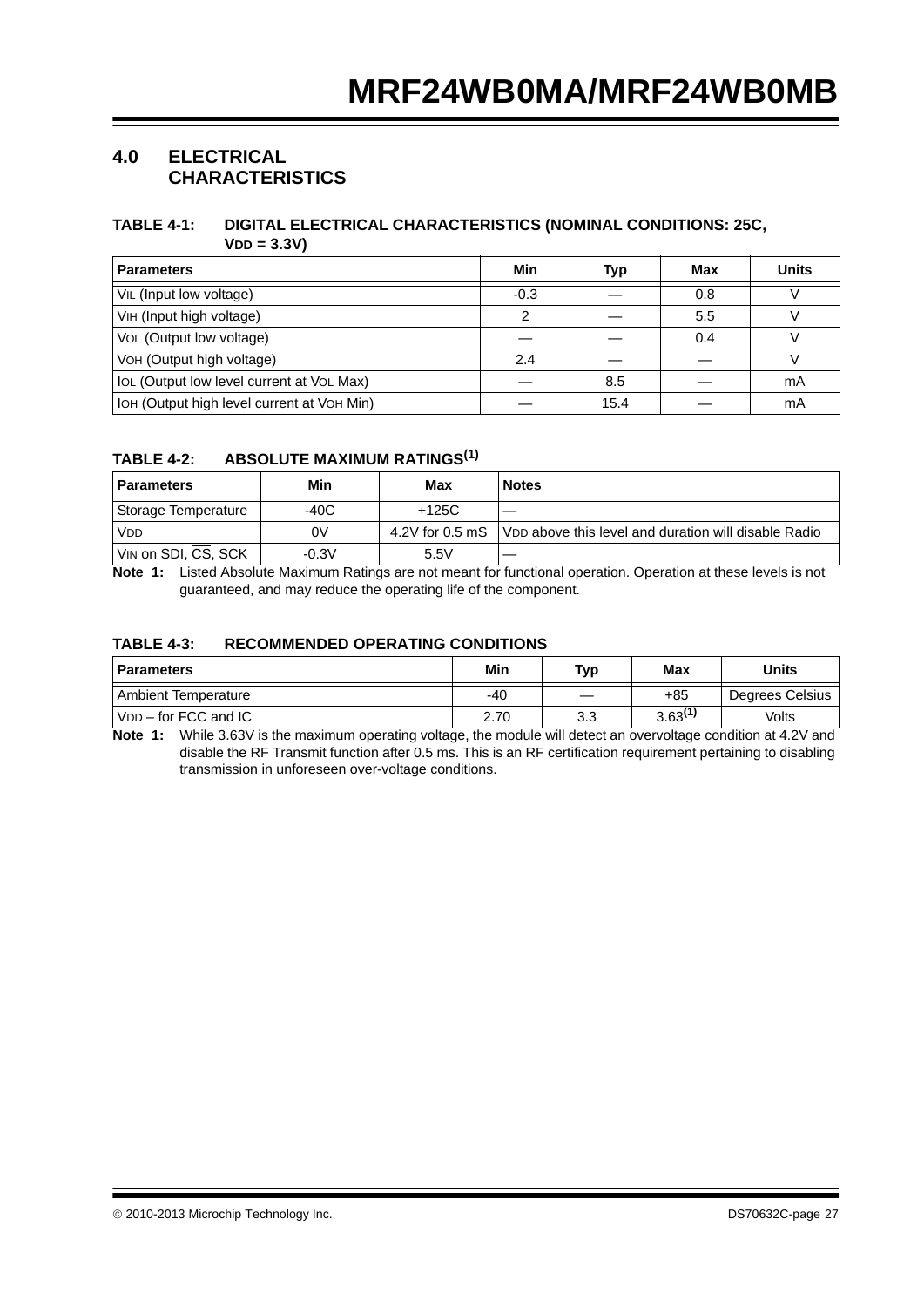#### **TABLE 4-4: CURRENT CONSUMPTION(3) (NOMINAL CONDITIONS: 25C, VDD = 3.3V)**

| <b>Parameters</b>                                                                                 | Min | Typ         | Max | <b>Units</b> |
|---------------------------------------------------------------------------------------------------|-----|-------------|-----|--------------|
| $IDD$ , Hibernate = $3.3V$                                                                        |     | 0.1         |     | μA           |
| IDD, Sleep (software enabled)                                                                     |     | $250^{(1)}$ |     | μA           |
| IDD, Standby (transitional state)                                                                 |     | 10          |     | mA           |
| IDD core <sup>(2)</sup> , RX on, Receive @-83 dBm with 2 Mbps<br>modulated signal at antenna port |     | 85          |     | mA           |
| IDD core, TX on, +0 dBm                                                                           |     | 115         |     | mA           |
| IDD core, TX on, +10 dBm                                                                          |     | 154         |     | mA           |

**Note 1:** Sleep current is current consumed during periods of "standby" between DTIM beacons. The module will awake 2 mS before a DTIM and turn on its receiver, and possibly its transmitter (if data is available for it).

**2:** IDD core is current consumed by the part not including the I/O consumption of the SPI port.

**3:** Current Consumption values represent Typical Peak currents, and the measured current conditions were done with 85% duty cycle modulated signal. Wi-Fi® applications typically operate at less than 85% TX duty cycle. TX current is dependent on such criteria as transmit power setting, and transmit data rate and bandwidth being used. RX current is affected by connection distance.

### **TABLE 4-5: RECEIVER AC CHARACTERISTICS(1)**

| <b>Parameters</b>                              | Min  | Typ   | Max  | <b>Units</b> |
|------------------------------------------------|------|-------|------|--------------|
| <b>Flo</b>                                     | 2412 |       | 2484 | <b>MHz</b>   |
| RX Min Input Level Sensitivity, 1 Mbps, 8% PER |      | $-91$ |      | dBm          |
| RX Min Input Level Sensitivity, 2 Mbps, 8% PER |      | -88   |      | dBm          |
| RX Max Input Level (Power), 1 Mbps, 8% PER     |      | -4    |      | dBm          |
| RX Max Input Level (Power), 2 Mbps, 8% PER     |      | -4    |      | dBm          |

**Note 1:** Nominal conditions: 25C, VDD = 3.3V, Flo = 2437 MHz, measurements at antenna port.

### **TABLE 4-6: TRANSMITTER AC CHARACTERISTICS(1)**

| <b>Parameters</b>                                    | Min    | Typ   | Max  | <b>Units</b> |
|------------------------------------------------------|--------|-------|------|--------------|
| <b>Flo</b>                                           | 2412   |       | 2484 | <b>MHz</b>   |
| Average Pout (transmit spectrum mask compliant)      |        | $+10$ |      | dBm          |
| Average Pout gain step resolution from +5 to +10 dBm |        | 0.5   |      | dB           |
| Average Pout gain step resolution from -5 to +5 dbm  |        | 1.0   |      | dB           |
| Average Pout settled variation                       | $-0.5$ |       | 0.5  | dB           |

**Note 1:** Nominal conditions: 25C, VDD = 3.3V, Flo = 2437 MHz, 2 Mbps. modulated signal measured at antenna port.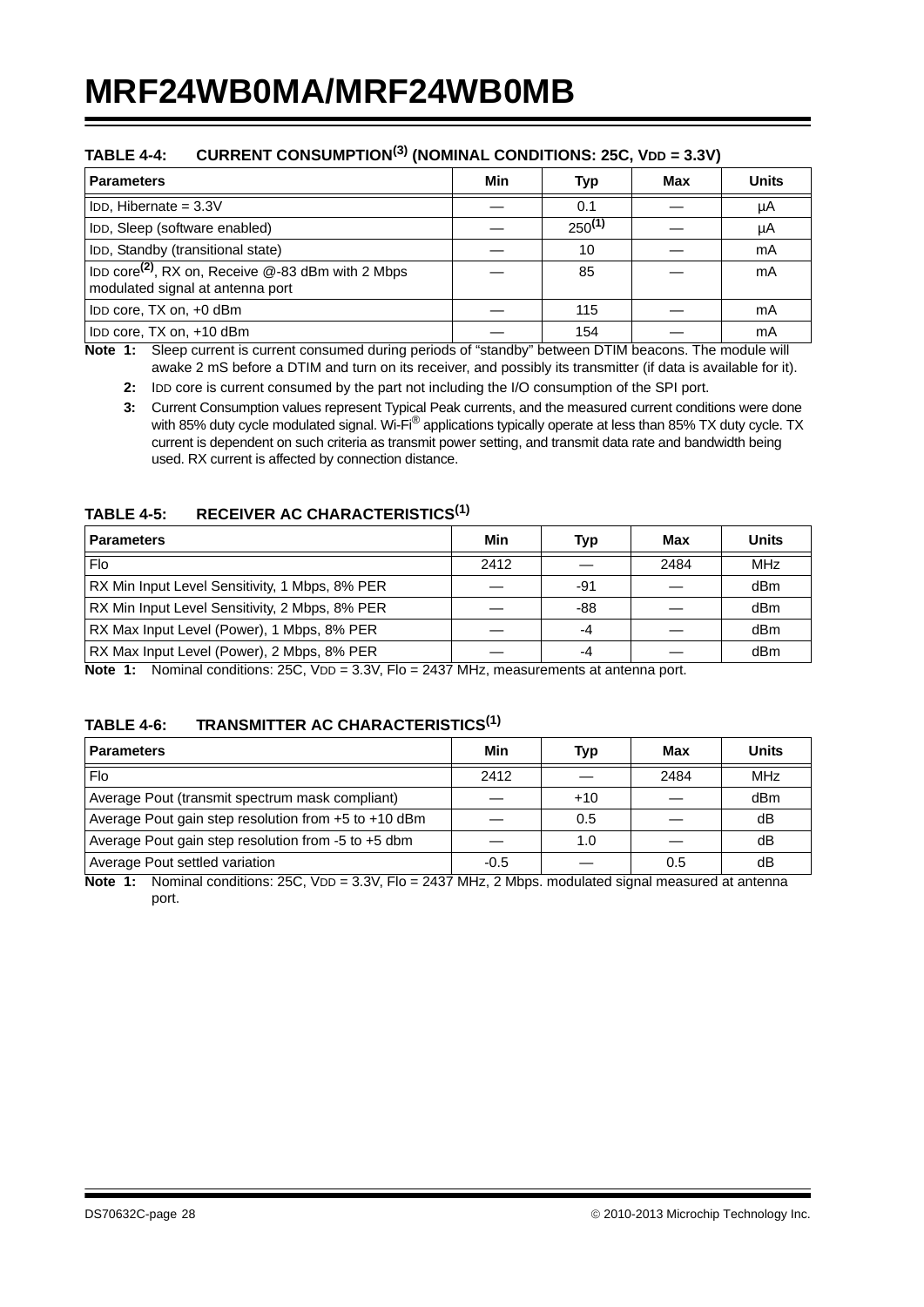<span id="page-28-0"></span>

CS must be toggled for each SPI block transfer.





#### <span id="page-28-1"></span>**TABLE 4-7: SPI INTERFACE AC CHARACTERISTICS**

| Symbol      | <b>Parameters</b>                 | <b>Min</b> | <b>Max</b> | <b>Units</b> |
|-------------|-----------------------------------|------------|------------|--------------|
| <b>TSCK</b> | <b>SCK Period</b>                 | 40         |            | nS           |
| <b>TCSD</b> | $\overline{\text{CS}}$ High time  | 50         |            | nS           |
| <b>TCSS</b> | $\overline{\text{CS}}$ Setup time | 50         |            | nS           |
| <b>TCSH</b> | $\overline{\text{CS}}$ Hold time  | 50         |            | nS           |
| Tsu         | SDI Setup time                    | 10         |            | nS           |
| <b>THD</b>  | SDI Hold time                     | 10         |            | nS           |
| <b>T</b> V  | SDO Valid time                    |            | 15         | nS           |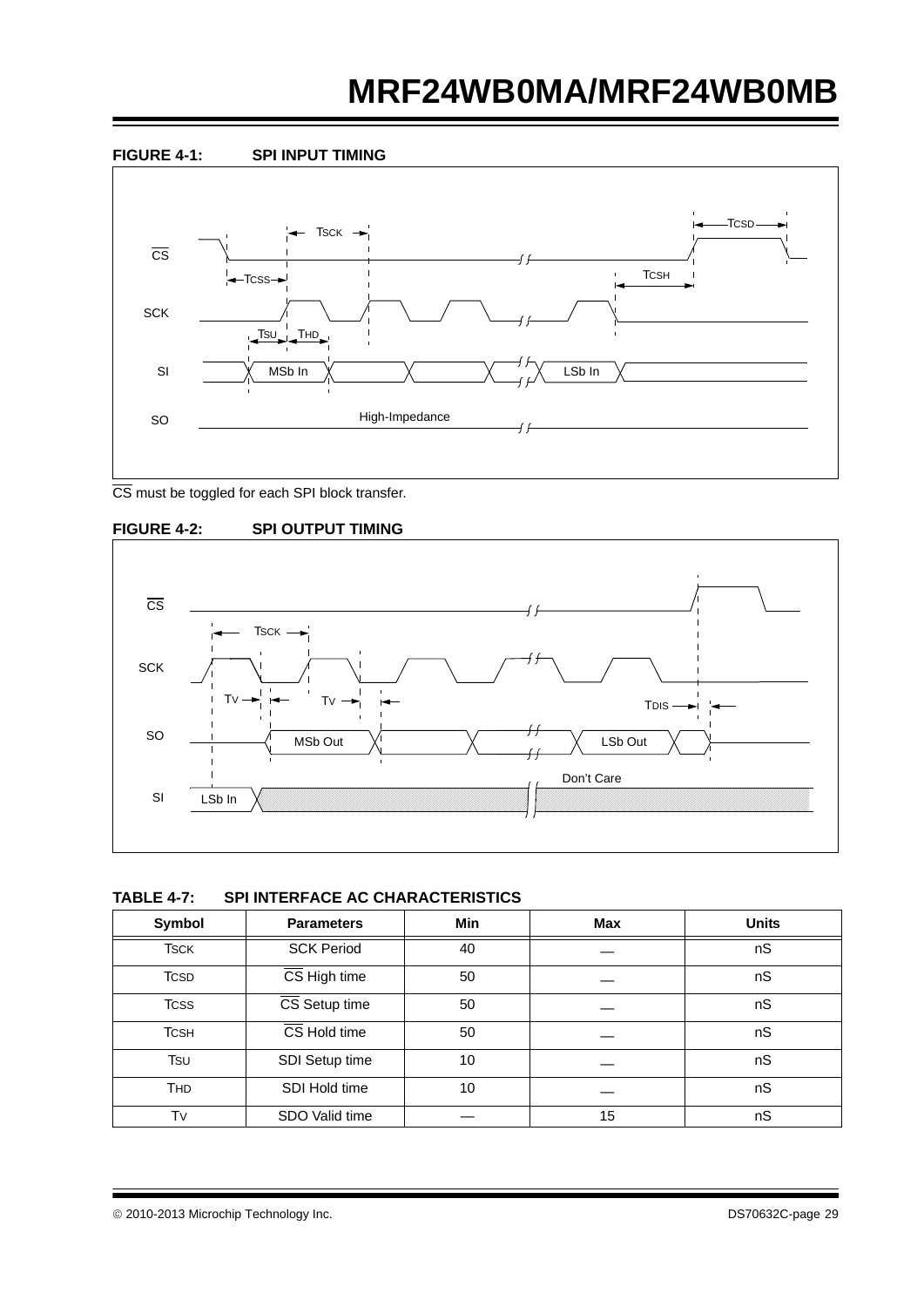**NOTES:**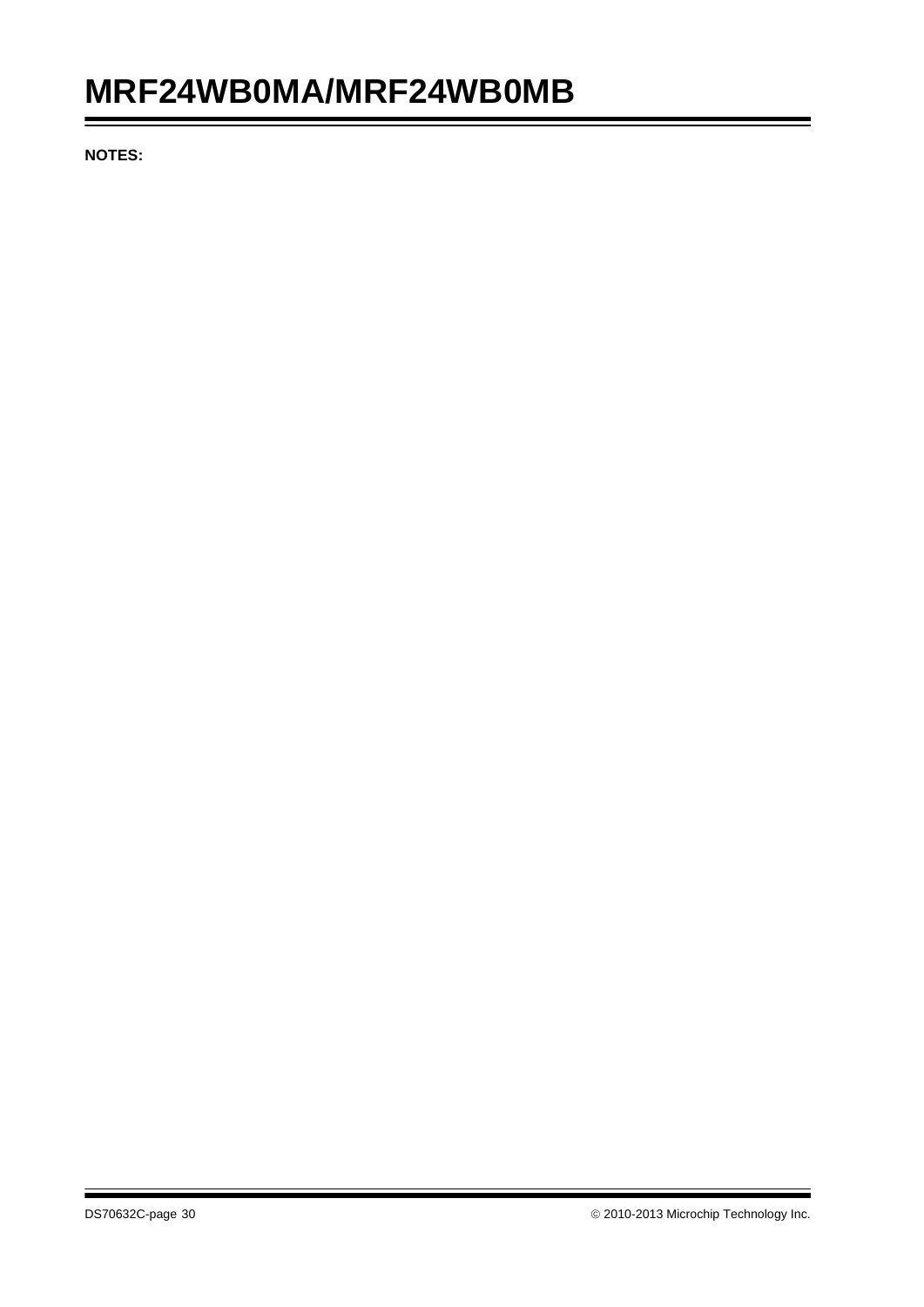# <span id="page-30-0"></span>**APPENDIX A: REVISION HISTORY**

#### **Revision A (April 2010)**

This is the initial released version of the document.

#### **Revision B (June 2011)**

This revision includes the following updates:

- Updated section [Operational](#page-0-0) Changed temperature range to -20° C to +85° C
- Updated [Table 1-1](#page-6-1): Added type and pin description to pin 23.
- Updated [Table 4-3](#page-26-2)
- Replaced [Figure 2-2](#page-11-1)
- Updated [Section 2.0, Circuit Description](#page-10-1)
- Added [Section 3.7, Other Regulatory Jurisdictions](#page-24-0)
- Updated the temperature on the order code in section [Product Identification System](#page-34-1)
- Minor changes to the text and formatting were incorporated throughout the document

#### **Revision C (May 2013)**

- Updated the standard temperature specification to industrial
- Correction on bias for JTAG\_TCK
- Minor changes to the text and formatting were incorporated throughout the document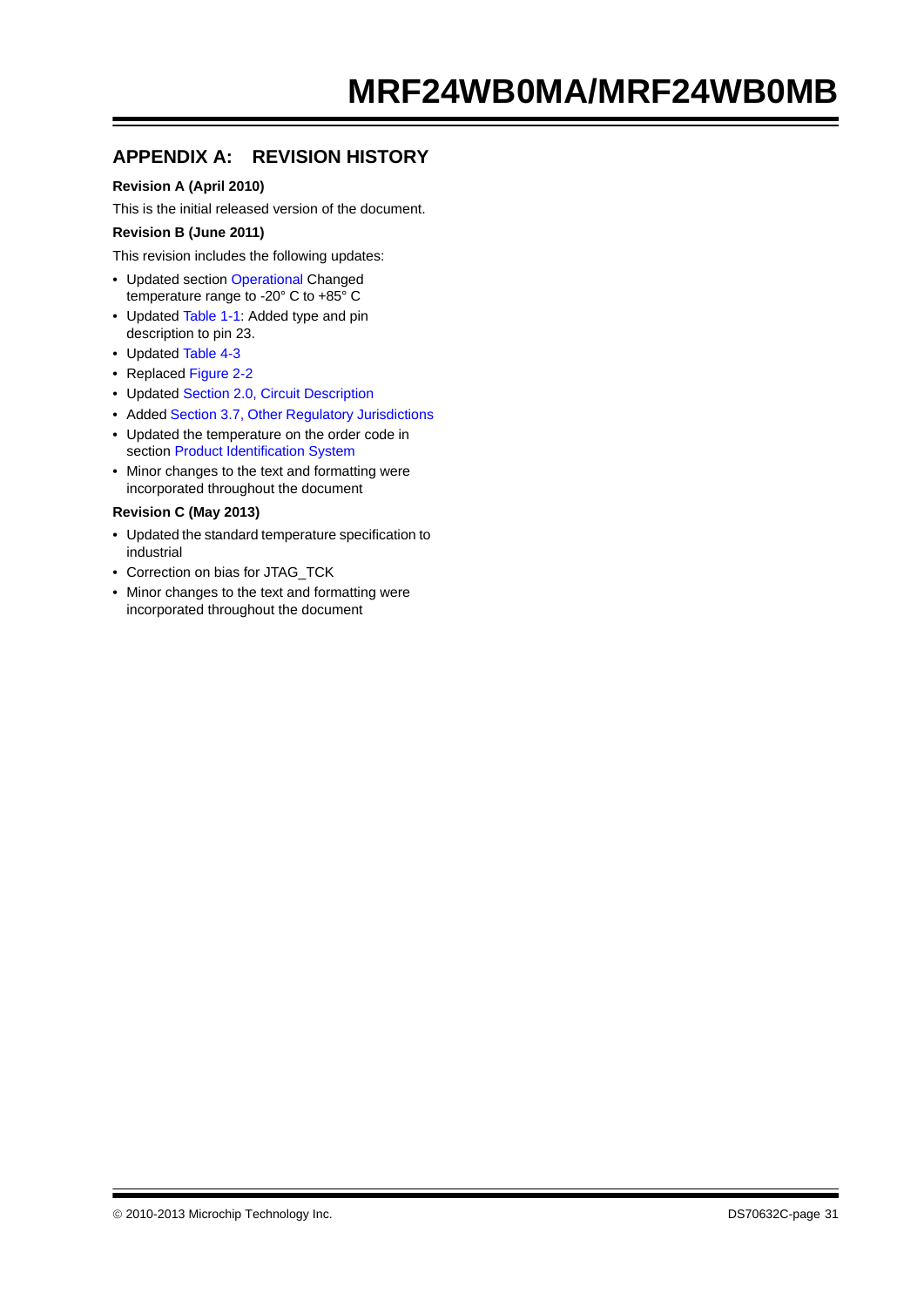**NOTES:**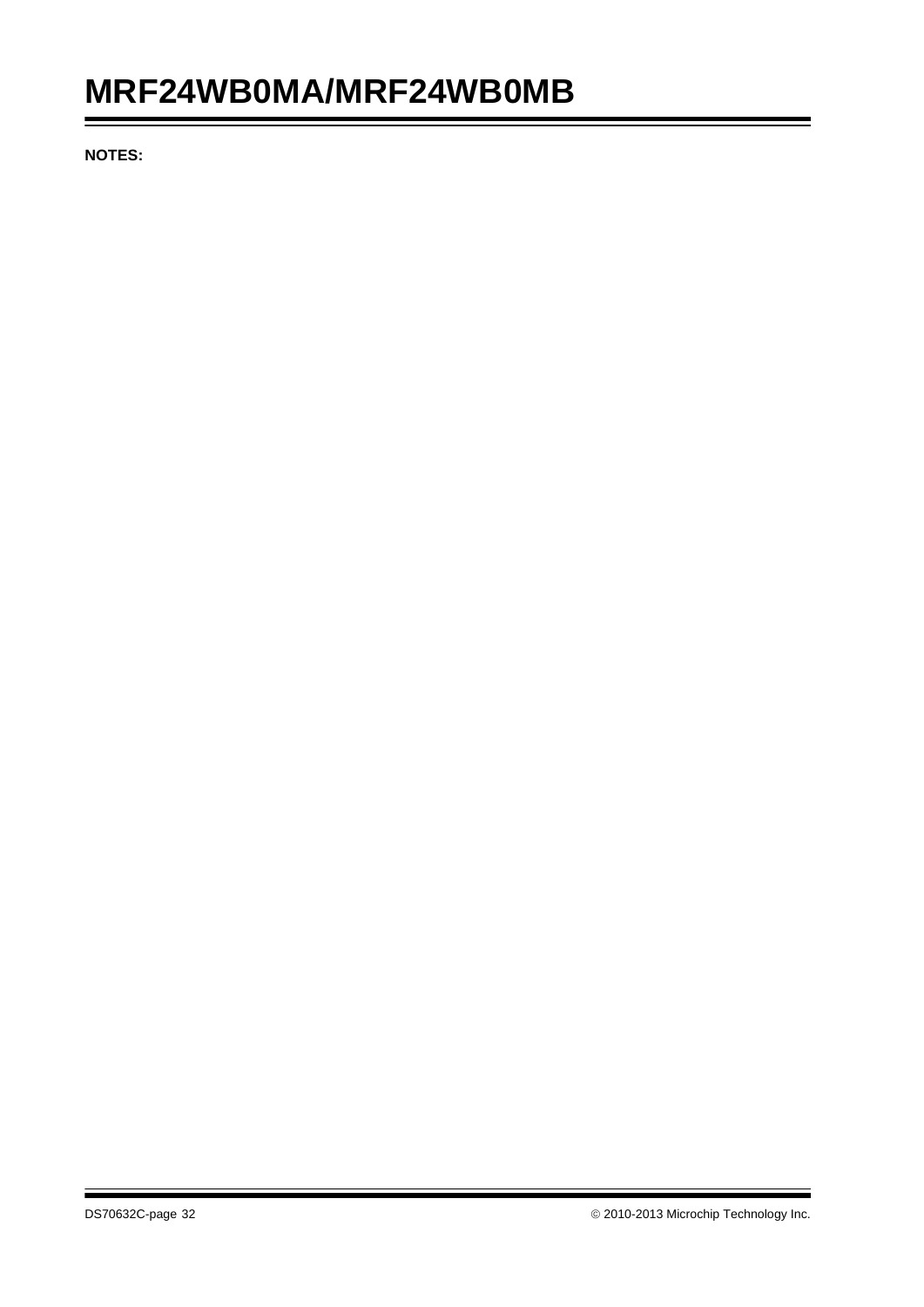# <span id="page-32-0"></span>**THE MICROCHIP WEB SITE**

[Microchip provides online support via our WWW site at](http://www.microchip.com) www.microchip.com. This web site is used as a means to make files and information easily available to customers. Accessible by using your favorite Internet browser, the web site contains the following information:

- **Product Support** Data sheets and errata, application notes and sample programs, design resources, user's guides and hardware support documents, latest software releases and archived software
- **General Technical Support** Frequently Asked Questions (FAQs), technical support requests, online discussion groups, Microchip consultant program member listing
- **Business of Microchip** Product selector and ordering guides, latest Microchip press releases, listing of seminars and events, listings of Microchip sales offices, distributors and factory representatives

### <span id="page-32-1"></span>**CUSTOMER CHANGE NOTIFICATION SERVICE**

Microchip's customer notification service helps keep customers current on Microchip products. Subscribers will receive e-mail notification whenever there are changes, updates, revisions or errata related to a specified product family or development tool of interest.

[To register, access the Microchip web site at](http://www.microchip.com) www.microchip.com. Under "Support", click on "Customer Change Notification" and follow the registration instructions.

### <span id="page-32-2"></span>**CUSTOMER SUPPORT**

Users of Microchip products can receive assistance through several channels:

- Distributor or Representative
- Local Sales Office
- Field Application Engineer (FAE)
- Technical Support
- Development Systems Information Line

Customers should contact their distributor, representative or field application engineer (FAE) for support. Local sales offices are also available to help customers. A listing of sales offices and locations is included in the back of this document.

**[Technical support is available through the web site](http://www.microchip.com) [at:](http://www.microchip.com) http://microchip.com/support**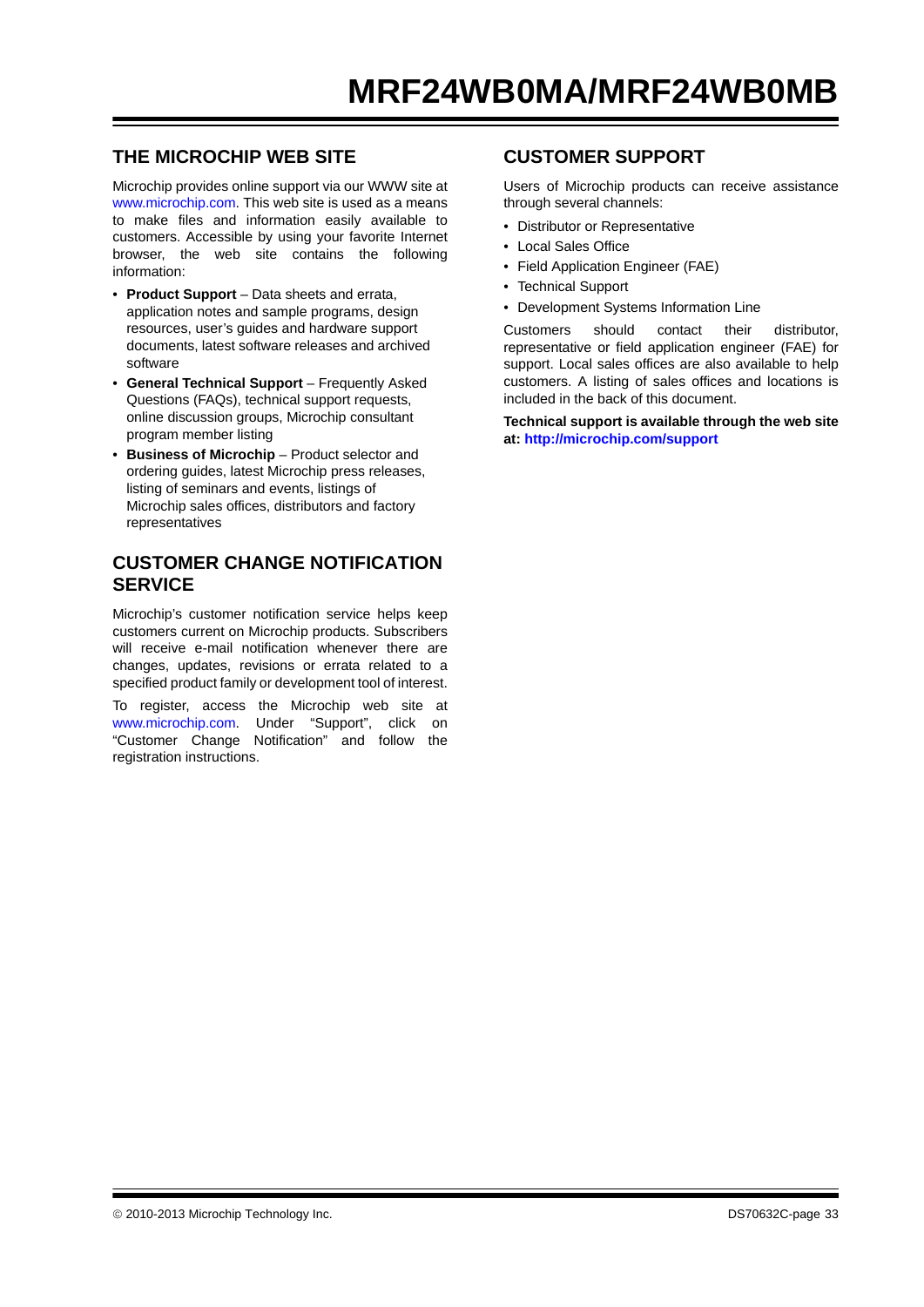### <span id="page-33-0"></span>**READER RESPONSE**

It is our intention to provide you with the best documentation possible to ensure successful use of your Microchip product. If you wish to provide your comments on organization, clarity, subject matter, and ways in which our documentation can better serve you, please FAX your comments to the Technical Publications Manager at (480) 792-4150.

Please list the following information, and use this outline to provide us with your comments about this document.

| TO:<br>RE: | <b>Technical Publications Manager</b><br>Reader Response                                   | Total Pages Sent ________   |  |  |  |  |
|------------|--------------------------------------------------------------------------------------------|-----------------------------|--|--|--|--|
|            |                                                                                            |                             |  |  |  |  |
|            |                                                                                            |                             |  |  |  |  |
|            | Telephone: $(\_\_)$ ____________ - ______________                                          |                             |  |  |  |  |
|            | Application (optional):                                                                    |                             |  |  |  |  |
|            | Would you like a reply? Y N                                                                |                             |  |  |  |  |
|            | Device: MRF24WB0MA/MRF24WB0MB                                                              | Literature Number: DS70632C |  |  |  |  |
| Questions: |                                                                                            |                             |  |  |  |  |
|            | 1. What are the best features of this document?                                            |                             |  |  |  |  |
|            |                                                                                            |                             |  |  |  |  |
|            |                                                                                            |                             |  |  |  |  |
|            | 2. How does this document meet your hardware and software development needs?               |                             |  |  |  |  |
|            |                                                                                            |                             |  |  |  |  |
| 3.         | Do you find the organization of this document easy to follow? If not, why?                 |                             |  |  |  |  |
|            |                                                                                            |                             |  |  |  |  |
|            |                                                                                            |                             |  |  |  |  |
|            | What additions to the document do you think would enhance the structure and subject?<br>4. |                             |  |  |  |  |
|            |                                                                                            |                             |  |  |  |  |
| 5.         | What deletions from the document could be made without affecting the overall usefulness?   |                             |  |  |  |  |
|            |                                                                                            |                             |  |  |  |  |
|            | 6. Is there any incorrect or misleading information (what and where)?                      |                             |  |  |  |  |
|            |                                                                                            |                             |  |  |  |  |
| 7.         | How would you improve this document?                                                       |                             |  |  |  |  |
|            |                                                                                            |                             |  |  |  |  |
|            |                                                                                            |                             |  |  |  |  |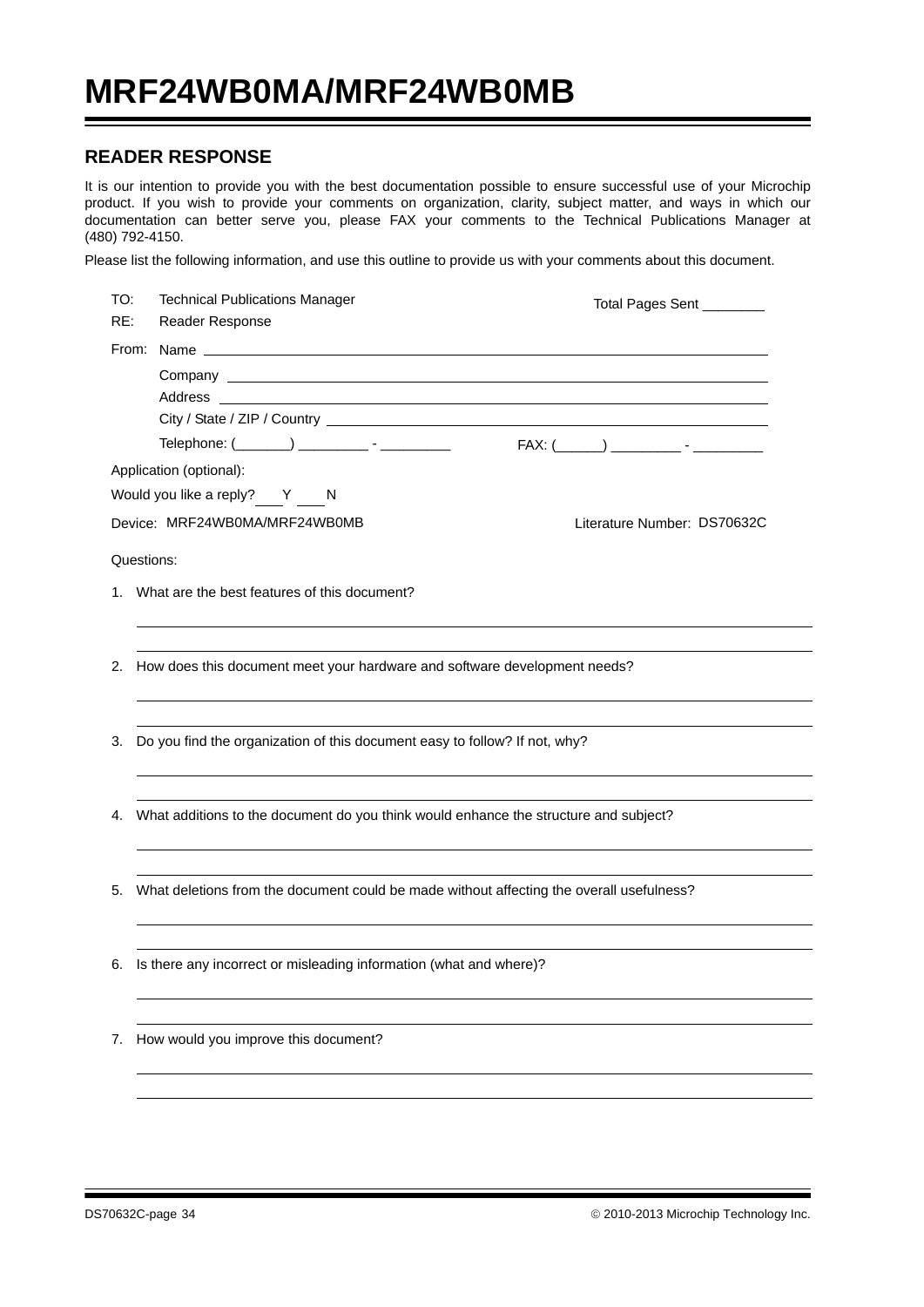# <span id="page-34-1"></span><span id="page-34-0"></span>**PRODUCT IDENTIFICATION SYSTEM**

To order parts, including industrial, or obtain information, for e.g., on pricing or delivery, refer to the factory or the listed sales office.

| PART NO.<br>Device | $\overline{\mathbf{M}}$<br><b>Module</b> | ×<br>Module<br><b>Type</b>                      | <b>Tape and</b><br>Reel | <u>-X</u><br>Temperature<br>Range | a)<br>b) | <b>Examples:</b><br>MRF24WB0MA/RM = Industrial temp. tray<br>MRF24WB0MB/RM = Industrial temp. tray |
|--------------------|------------------------------------------|-------------------------------------------------|-------------------------|-----------------------------------|----------|----------------------------------------------------------------------------------------------------|
| Device             |                                          | MR24WB0MA/MRF24WB0MB;<br>VDD range 2.7V to 3.6V |                         |                                   |          |                                                                                                    |
| Temperature Range  |                                          | -40 $\degree$ C to +85 $\degree$ C              | (Industrial Temp)       |                                   |          |                                                                                                    |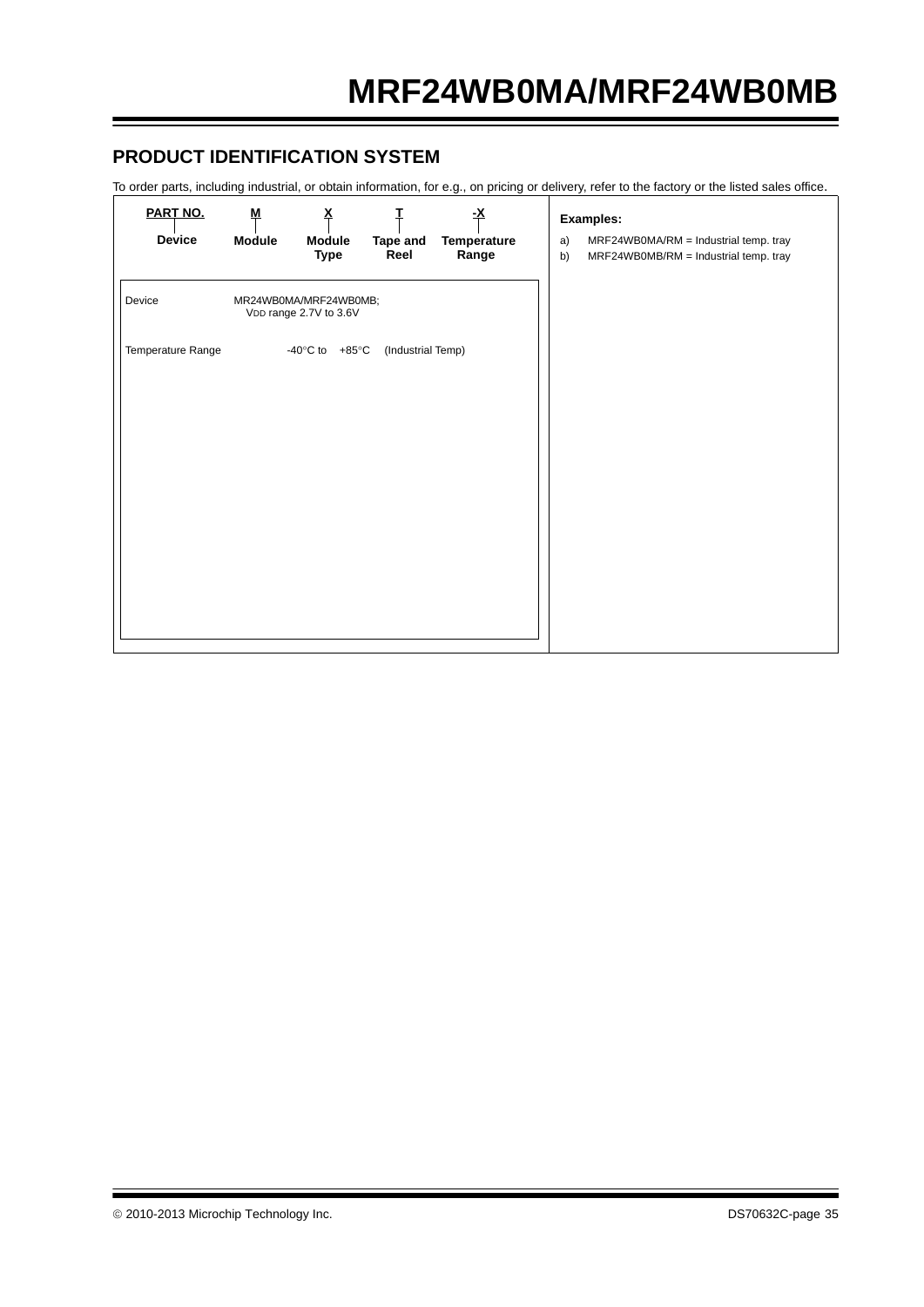**NOTES:**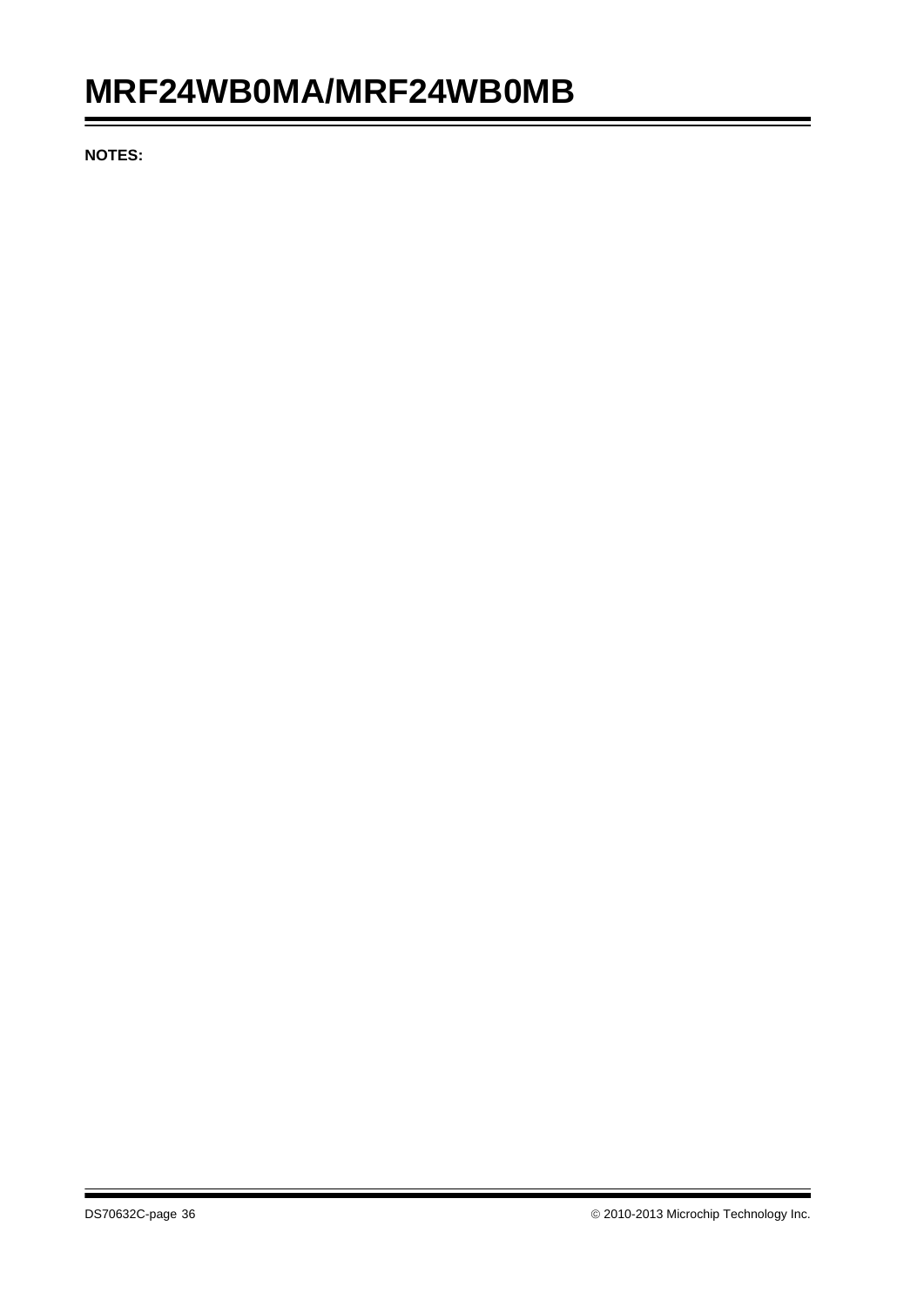#### **Note the following details of the code protection feature on Microchip devices:**

- Microchip products meet the specification contained in their particular Microchip Data Sheet.
- Microchip believes that its family of products is one of the most secure families of its kind on the market today, when used in the intended manner and under normal conditions.
- There are dishonest and possibly illegal methods used to breach the code protection feature. All of these methods, to our knowledge, require using the Microchip products in a manner outside the operating specifications contained in Microchip's Data Sheets. Most likely, the person doing so is engaged in theft of intellectual property.
- Microchip is willing to work with the customer who is concerned about the integrity of their code.
- Neither Microchip nor any other semiconductor manufacturer can guarantee the security of their code. Code protection does not mean that we are guaranteeing the product as "unbreakable."

Code protection is constantly evolving. We at Microchip are committed to continuously improving the code protection features of our products. Attempts to break Microchip's code protection feature may be a violation of the Digital Millennium Copyright Act. If such acts allow unauthorized access to your software or other copyrighted work, you may have a right to sue for relief under that Act.

Information contained in this publication regarding device applications and the like is provided only for your convenience and may be superseded by updates. It is your responsibility to ensure that your application meets with your specifications. MICROCHIP MAKES NO REPRESENTATIONS OR WARRANTIES OF ANY KIND WHETHER EXPRESS OR IMPLIED, WRITTEN OR ORAL, STATUTORY OR OTHERWISE, RELATED TO THE INFORMATION, INCLUDING BUT NOT LIMITED TO ITS CONDITION, QUALITY, PERFORMANCE, MERCHANTABILITY OR FITNESS FOR PURPOSE**.** Microchip disclaims all liability arising from this information and its use. Use of Microchip devices in life support and/or safety applications is entirely at the buyer's risk, and the buyer agrees to defend, indemnify and hold harmless Microchip from any and all damages, claims, suits, or expenses resulting from such use. No licenses are conveyed, implicitly or otherwise, under any Microchip intellectual property rights.

# **QUALITY MANAGEMENT SYSTEM CERTIFIED BY DNV**  $=$  **ISO/TS** 16949 $=$

#### **Trademarks**

The Microchip name and logo, the Microchip logo, dsPIC, FlashFlex, KEELOQ, KEELOQ logo, MPLAB, PIC, PICmicro, PICSTART, PIC<sup>32</sup> logo, rfPIC, SST, SST Logo, SuperFlash and UNI/O are registered trademarks of Microchip Technology Incorporated in the U.S.A. and other countries.

FilterLab, Hampshire, HI-TECH C, Linear Active Thermistor, MTP, SEEVAL and The Embedded Control Solutions Company are registered trademarks of Microchip Technology Incorporated in the U.S.A.

Silicon Storage Technology is a registered trademark of Microchip Technology Inc. in other countries.

Analog-for-the-Digital Age, Application Maestro, BodyCom, chipKIT, chipKIT logo, CodeGuard, dsPICDEM, dsPICDEM.net, dsPICworks, dsSPEAK, ECAN, ECONOMONITOR, FanSense, HI-TIDE, In-Circuit Serial Programming, ICSP, Mindi, MiWi, MPASM, MPF, MPLAB Certified logo, MPLIB, MPLINK, mTouch, Omniscient Code Generation, PICC, PICC-18, PICDEM, PICDEM.net, PICkit, PICtail, REAL ICE, rfLAB, Select Mode, SQI, Serial Quad I/O, Total Endurance, TSHARC, UniWinDriver, WiperLock, ZENA and Z-Scale are trademarks of Microchip Technology Incorporated in the U.S.A. and other countries.

SQTP is a service mark of Microchip Technology Incorporated in the U.S.A.

GestIC and ULPP are registered trademarks of Microchip Technology Germany II GmbH & Co. & KG, a subsidiary of Microchip Technology Inc., in other countries.

All other trademarks mentioned herein are property of their respective companies.

© 2010-2013, Microchip Technology Incorporated, Printed in the U.S.A., All Rights Reserved.

Printed on recycled paper.

ISBN: 978-1-62077-226-3

*Microchip received ISO/TS-16949:2009 certification for its worldwide headquarters, design and wafer fabrication facilities in Chandler and Tempe, Arizona; Gresham, Oregon and design centers in California and India. The Company's quality system processes and procedures are for its PIC® MCUs and dsPIC® DSCs, KEELOQ® code hopping devices, Serial EEPROMs, microperipherals, nonvolatile memory and analog products. In addition, Microchip's quality system for the design and manufacture of development systems is ISO 9001:2000 certified.*